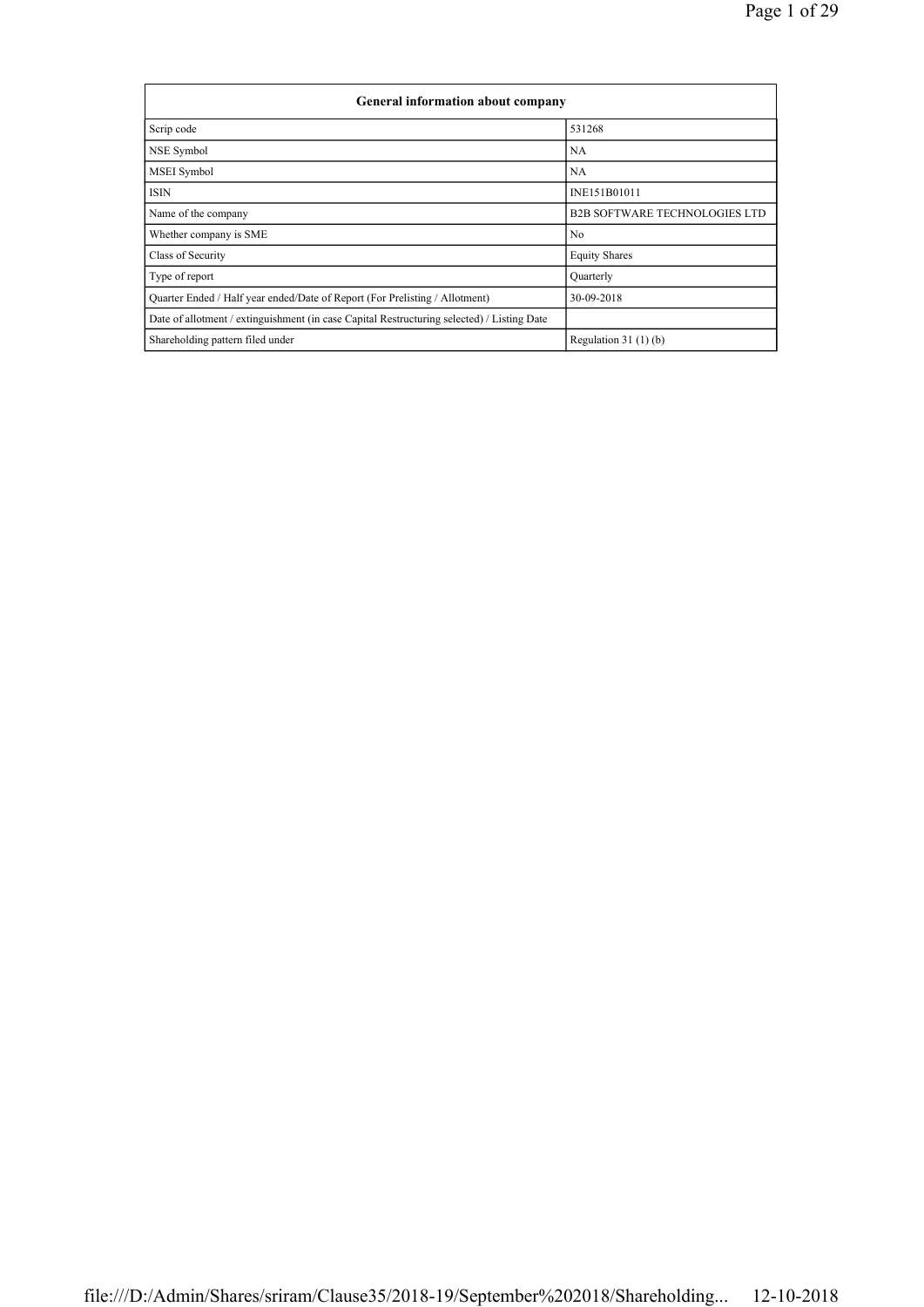|                | <b>Declaration</b>                                                                        |                |                                |                       |                            |  |  |  |  |  |
|----------------|-------------------------------------------------------------------------------------------|----------------|--------------------------------|-----------------------|----------------------------|--|--|--|--|--|
| Sr.<br>No.     | Particular                                                                                | Yes/No         | Promoter and<br>Promoter Group | Public<br>shareholder | Non Promoter-Non<br>Public |  |  |  |  |  |
|                | Whether the Listed Entity has issued any partly paid up<br>shares?                        | N <sub>0</sub> | N <sub>0</sub>                 | N <sub>0</sub>        | No                         |  |  |  |  |  |
| $\overline{2}$ | Whether the Listed Entity has issued any Convertible<br>Securities?                       | No.            | N <sub>0</sub>                 | No                    | No                         |  |  |  |  |  |
| 3              | Whether the Listed Entity has issued any Warrants?                                        | No.            | N <sub>0</sub>                 | N <sub>0</sub>        | No.                        |  |  |  |  |  |
| $\overline{4}$ | Whether the Listed Entity has any shares against which<br>depository receipts are issued? | No.            | N <sub>0</sub>                 | No.                   | No                         |  |  |  |  |  |
| 5              | Whether the Listed Entity has any shares in locked-in?                                    | N <sub>0</sub> | N <sub>0</sub>                 | N <sub>0</sub>        | N <sub>o</sub>             |  |  |  |  |  |
| 6              | Whether any shares held by promoters are pledge or<br>otherwise encumbered?               | No             | N <sub>0</sub>                 |                       |                            |  |  |  |  |  |
| $\overline{7}$ | Whether company has equity shares with differential<br>voting rights?                     | No             | No                             | No                    | No                         |  |  |  |  |  |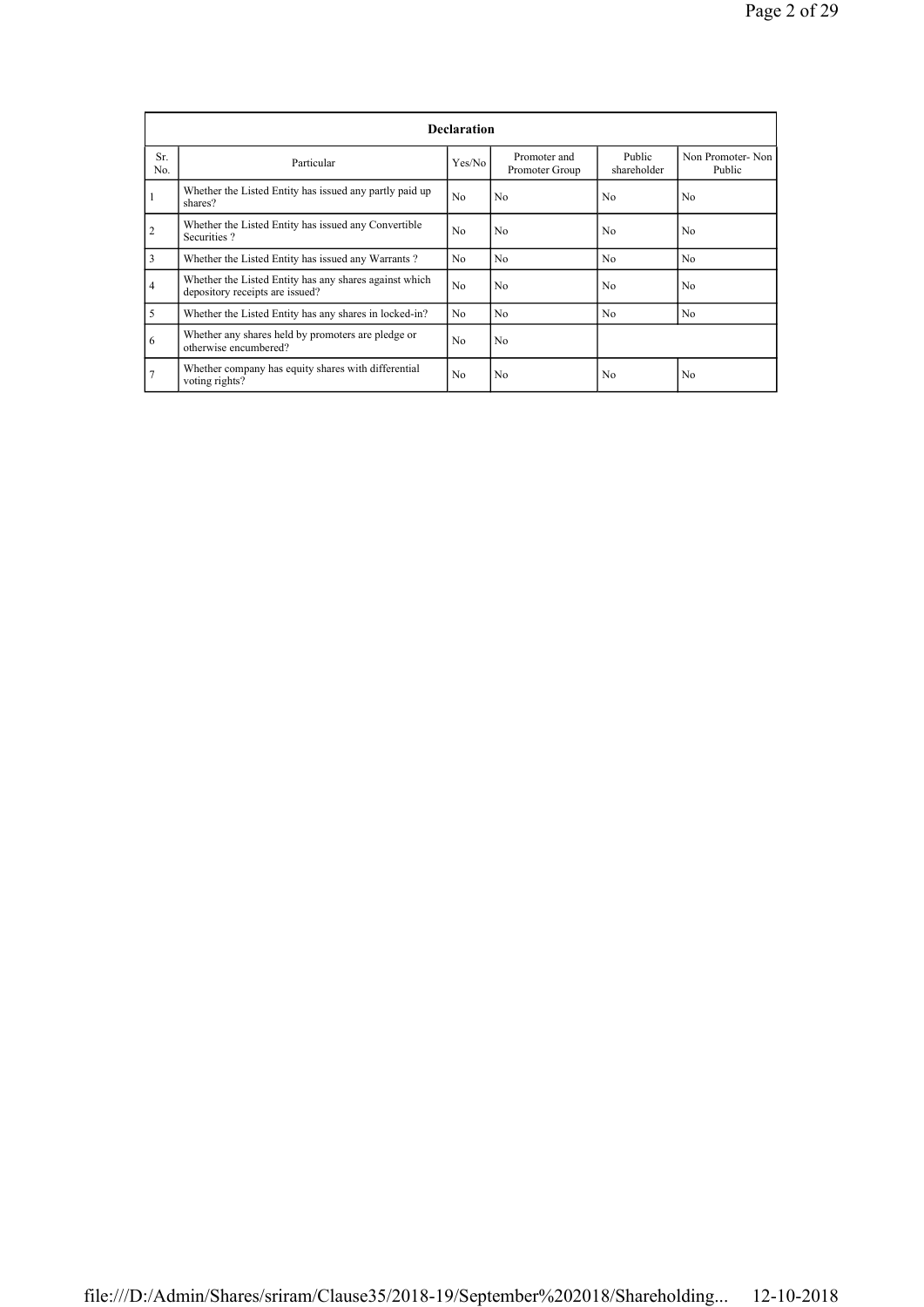|                         | <b>Table I - Summary Statement holding of specified securities</b> |                                  |                                                            |                                                                    |                                                                  |                                                                    |                                                                                                                                |                                                                  |               |                |                                   |
|-------------------------|--------------------------------------------------------------------|----------------------------------|------------------------------------------------------------|--------------------------------------------------------------------|------------------------------------------------------------------|--------------------------------------------------------------------|--------------------------------------------------------------------------------------------------------------------------------|------------------------------------------------------------------|---------------|----------------|-----------------------------------|
| Category<br>(I)<br>(II) |                                                                    | Nos. Of<br>shareholders<br>(III) | No. of<br>fully paid<br>up equity<br>shares<br>held $(IV)$ | No. Of<br>Partly<br>paid-<br>up<br>equity<br>shares<br>held<br>(V) | No. Of<br>shares<br>underlying<br>Depository<br>Receipts<br>(VI) | Total nos.<br>shares<br>held (VII)<br>$= (IV) +$<br>$(V)$ + $(VI)$ | Shareholding<br>as a $%$ of total<br>no. of shares<br>(calculated as<br>per SCRR,<br>1957) (VIII) As<br>$a\%$ of<br>$(A+B+C2)$ | Number of Voting Rights held in each<br>class of securities (IX) |               |                |                                   |
|                         | Category of<br>shareholder                                         |                                  |                                                            |                                                                    |                                                                  |                                                                    |                                                                                                                                | No of Voting (XIV) Rights                                        |               |                | Total as a<br>$%$ of<br>$(A+B+C)$ |
|                         |                                                                    |                                  |                                                            |                                                                    |                                                                  |                                                                    |                                                                                                                                | Class eg:<br>X                                                   | Class<br>eg:y | Total          |                                   |
| (A)                     | Promoter &<br>Promoter<br>Group                                    | 28                               | 8526817                                                    |                                                                    |                                                                  | 8526817                                                            | 73.6                                                                                                                           | 8526817                                                          |               | 8526817        | 73.6                              |
| (B)                     | Public                                                             | 1795                             | 3058583                                                    |                                                                    |                                                                  | 3058583                                                            | 26.4                                                                                                                           | 3058583                                                          |               | 3058583        | 26.4                              |
| (C)                     | <b>Non</b><br>Promoter-<br>Non Public                              |                                  |                                                            |                                                                    |                                                                  |                                                                    |                                                                                                                                |                                                                  |               |                |                                   |
| (C1)                    | <b>Shares</b><br>underlying<br><b>DRs</b>                          |                                  |                                                            |                                                                    |                                                                  |                                                                    |                                                                                                                                |                                                                  |               |                |                                   |
| (C2)                    | Shares held<br>by<br>Employee<br>Trusts                            |                                  |                                                            |                                                                    |                                                                  |                                                                    |                                                                                                                                |                                                                  |               |                |                                   |
|                         | Total                                                              | 1823                             | 11585400                                                   |                                                                    |                                                                  | 11585400                                                           | 100                                                                                                                            | 11585400                                                         |               | 11585400   100 |                                   |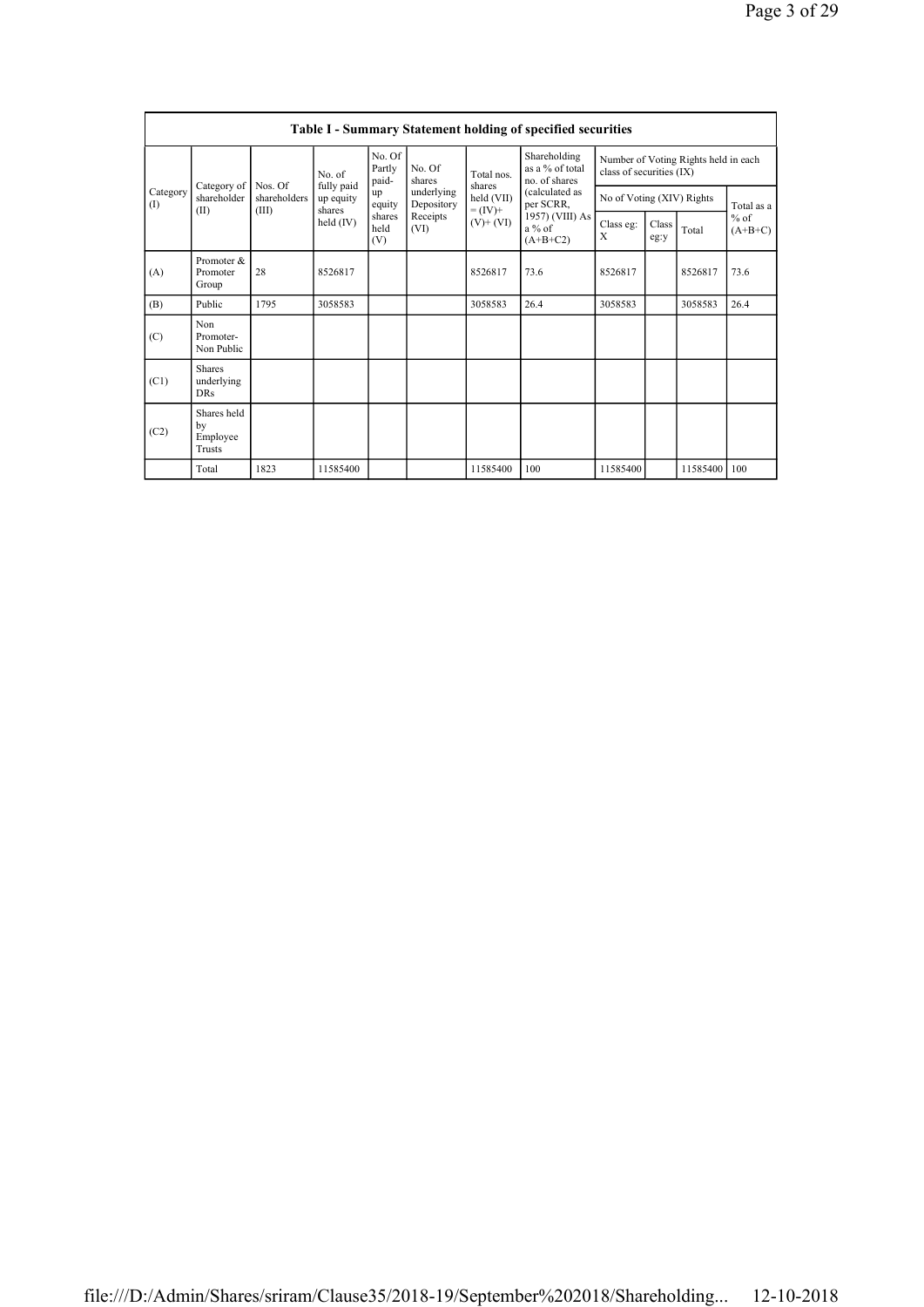|                 | <b>Table I - Summary Statement holding of specified securities</b> |                                                                                         |                                                                             |                                                                                                               |                                                                                                                                                                                      |                                        |                                                      |                                                                               |                                                  |                                       |
|-----------------|--------------------------------------------------------------------|-----------------------------------------------------------------------------------------|-----------------------------------------------------------------------------|---------------------------------------------------------------------------------------------------------------|--------------------------------------------------------------------------------------------------------------------------------------------------------------------------------------|----------------------------------------|------------------------------------------------------|-------------------------------------------------------------------------------|--------------------------------------------------|---------------------------------------|
| Category<br>(1) | Category of<br>shareholder<br>(II)                                 | No. Of<br><b>Shares</b><br>Underlying<br>Outstanding<br>convertible<br>securities $(X)$ | No. of<br><b>Shares</b><br>Underlying<br>Outstanding<br>Warrants<br>$(X_i)$ | No. Of Shares<br>Underlying<br>Outstanding<br>convertible<br>securities and<br>No. Of<br>Warrants (Xi)<br>(a) | Shareholding, as<br>a % assuming full<br>conversion of<br>convertible<br>securities (as a<br>percentage of<br>diluted share<br>capital) (XI)=<br>$(VII)+(X)$ As a %<br>of $(A+B+C2)$ | Number of<br>Locked in<br>shares (XII) |                                                      | Number of<br><b>Shares</b><br>pledged or<br>otherwise<br>encumbered<br>(XIII) |                                                  | Number of<br>equity shares<br>held in |
|                 |                                                                    |                                                                                         |                                                                             |                                                                                                               |                                                                                                                                                                                      | No.<br>(a)                             | As a $%$<br>of total<br><b>Shares</b><br>held<br>(b) | No.<br>(a)                                                                    | As a $%$<br>of total<br><b>Shares</b><br>held(b) | dematerialized<br>form (XIV)          |
| (A)             | Promoter &<br>Promoter<br>Group                                    |                                                                                         |                                                                             |                                                                                                               | 73.6                                                                                                                                                                                 |                                        |                                                      |                                                                               |                                                  | 5627367                               |
| (B)             | Public                                                             |                                                                                         |                                                                             |                                                                                                               | 26.4                                                                                                                                                                                 |                                        |                                                      |                                                                               |                                                  | 1938962                               |
| (C)             | Non<br>Promoter-<br>Non Public                                     |                                                                                         |                                                                             |                                                                                                               |                                                                                                                                                                                      |                                        |                                                      |                                                                               |                                                  |                                       |
| (C1)            | <b>Shares</b><br>underlying<br><b>DRs</b>                          |                                                                                         |                                                                             |                                                                                                               |                                                                                                                                                                                      |                                        |                                                      |                                                                               |                                                  |                                       |
| (C2)            | Shares held<br>by<br>Employee<br>Trusts                            |                                                                                         |                                                                             |                                                                                                               |                                                                                                                                                                                      |                                        |                                                      |                                                                               |                                                  |                                       |
|                 | Total                                                              |                                                                                         |                                                                             |                                                                                                               | 100                                                                                                                                                                                  |                                        |                                                      |                                                                               |                                                  | 7566329                               |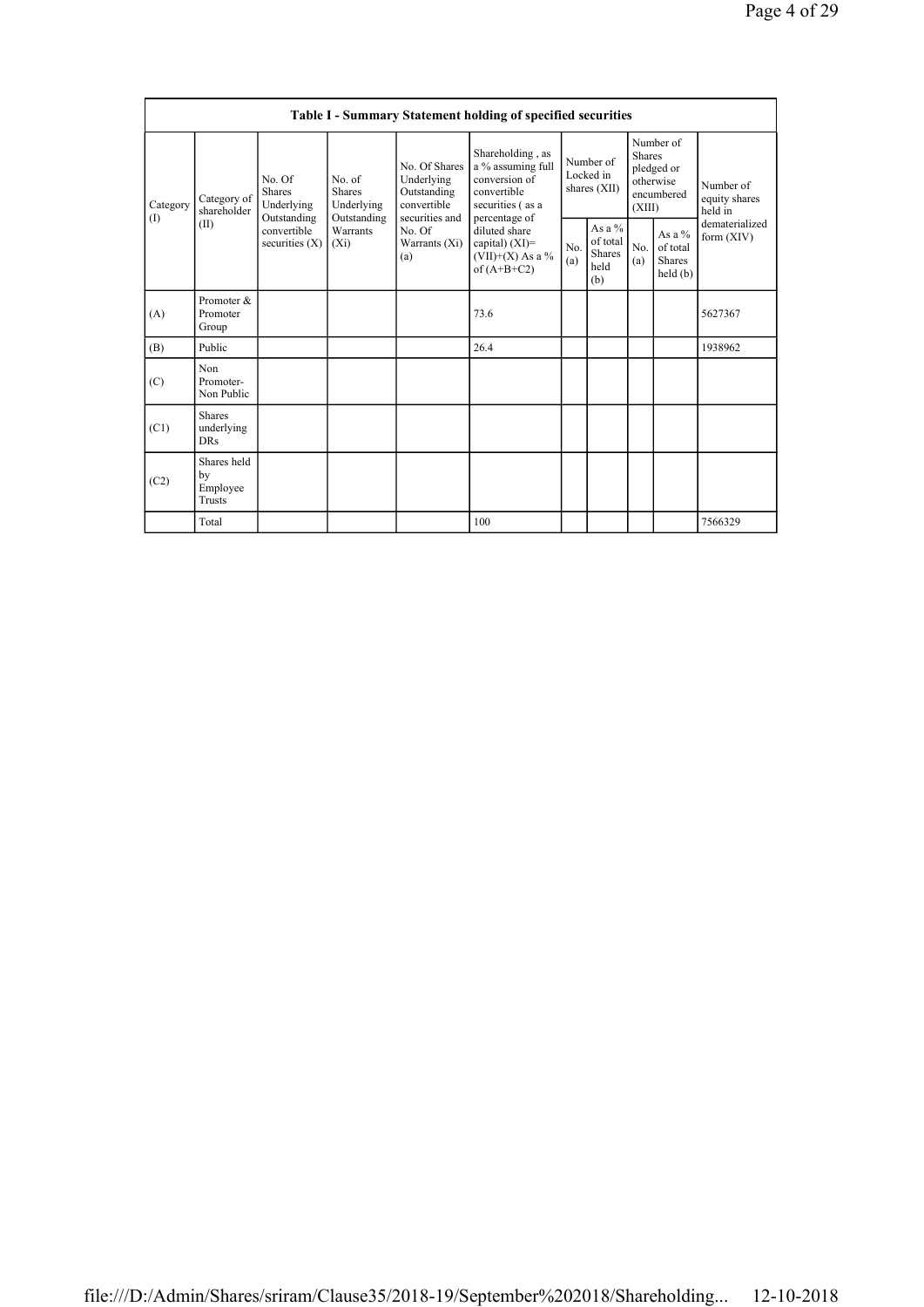| Table II - Statement showing shareholding pattern of the Promoter and Promoter Group           |                                                                                                                        |                                                                                      |                          |                                    |                       |                           |                                                     |                               |                 |                                 |                                 |  |
|------------------------------------------------------------------------------------------------|------------------------------------------------------------------------------------------------------------------------|--------------------------------------------------------------------------------------|--------------------------|------------------------------------|-----------------------|---------------------------|-----------------------------------------------------|-------------------------------|-----------------|---------------------------------|---------------------------------|--|
|                                                                                                |                                                                                                                        |                                                                                      | No. of                   | No.<br>Of<br>Partly                | No. Of<br>shares      | Total nos.                | Shareholding<br>as a % of<br>total no. of<br>shares | each class of securities (IX) |                 | Number of Voting Rights held in |                                 |  |
| Sr.                                                                                            | fully paid<br>Category & Name<br>Nos. Of<br>shareholders<br>of the<br>up equity<br>Shareholders (I)<br>shares<br>(III) | paid-<br>up<br>equity                                                                | underlying<br>Depository | shares<br>held (VII)<br>$= (IV) +$ | (calculated<br>as per | No of Voting (XIV) Rights |                                                     |                               | Total<br>as a % |                                 |                                 |  |
|                                                                                                |                                                                                                                        |                                                                                      | held (IV)                | shares<br>held<br>(V)              | Receipts<br>(VI)      | $(V)$ + $(VI)$            | SCRR, 1957)<br>(VIII) As a<br>$%$ of<br>$(A+B+C2)$  | Class eg:<br>X                | Class<br>eg:y   | Total                           | of<br>Total<br>Voting<br>rights |  |
| A                                                                                              |                                                                                                                        | Table II - Statement showing shareholding pattern of the Promoter and Promoter Group |                          |                                    |                       |                           |                                                     |                               |                 |                                 |                                 |  |
| (1)                                                                                            | Indian                                                                                                                 |                                                                                      |                          |                                    |                       |                           |                                                     |                               |                 |                                 |                                 |  |
| (a)                                                                                            | Individuals/Hindu<br>undivided Family                                                                                  | 15                                                                                   | 404445                   |                                    |                       | 404445                    | 3.49                                                | 404445                        |                 | 404445                          | 3.49                            |  |
| (d)                                                                                            | Any Other<br>(specify)                                                                                                 | 1                                                                                    | 1511000                  |                                    |                       | 1511000                   | 13.04                                               | 1511000                       |                 | 1511000                         | 13.04                           |  |
| Sub-Total<br>(A)(1)                                                                            |                                                                                                                        | 16                                                                                   | 1915445                  |                                    |                       | 1915445                   | 16.53                                               | 1915445                       |                 | 1915445                         | 16.53                           |  |
| (2)                                                                                            | Foreign                                                                                                                |                                                                                      |                          |                                    |                       |                           |                                                     |                               |                 |                                 |                                 |  |
| (a)                                                                                            | Individuals<br>(NonResident<br>Individuals/<br>Foreign<br>Individuals)                                                 | 10                                                                                   | 5320472                  |                                    |                       | 5320472                   | 45.92                                               | 5320472                       |                 | 5320472                         | 45.92                           |  |
| (e)                                                                                            | Any Other<br>(specify)                                                                                                 | $\overline{2}$                                                                       | 1290900                  |                                    |                       | 1290900                   | 11.14                                               | 1290900                       |                 | 1290900                         | 11.14                           |  |
| Sub-Total<br>(A)(2)                                                                            |                                                                                                                        | 12                                                                                   | 6611372                  |                                    |                       | 6611372                   | 57.07                                               | 6611372                       |                 | 6611372                         | 57.07                           |  |
| Total<br>Shareholding<br>of Promoter<br>and<br>Promoter<br>Group $(A)=$<br>$(A)(1)+(A)$<br>(2) |                                                                                                                        | 28                                                                                   | 8526817                  |                                    |                       | 8526817                   | 73.6                                                | 8526817                       |                 | 8526817                         | 73.6                            |  |
| B                                                                                              | Table III - Statement showing shareholding pattern of the Public shareholder                                           |                                                                                      |                          |                                    |                       |                           |                                                     |                               |                 |                                 |                                 |  |
| (1)                                                                                            | Institutions                                                                                                           |                                                                                      |                          |                                    |                       |                           |                                                     |                               |                 |                                 |                                 |  |
| (3)                                                                                            | Non-institutions                                                                                                       |                                                                                      |                          |                                    |                       |                           |                                                     |                               |                 |                                 |                                 |  |
| (a(i))                                                                                         | Individuals -<br>i.Individual<br>shareholders<br>holding nominal<br>share capital up to<br>Rs. 2 lakhs.                | 1750                                                                                 | 914660                   |                                    |                       | 914660                    | 7.89                                                | 914660                        |                 | 914660                          | 7.89                            |  |
| (a(ii))                                                                                        | Individuals - ii.<br>Individual<br>shareholders<br>holding nominal<br>share capital in<br>excess of Rs. 2<br>lakhs.    | 12                                                                                   | 1500979                  |                                    |                       | 1500979                   | 12.96                                               | 1500979                       |                 | 1500979                         | 12.96                           |  |
| (c)                                                                                            | <b>Employee Trusts</b>                                                                                                 | 1                                                                                    | 600000                   |                                    |                       | 600000                    | 5.18                                                | 600000                        |                 | 600000                          | 5.18                            |  |
| (e)                                                                                            | Any Other<br>(specify)                                                                                                 | 32                                                                                   | 42944                    |                                    |                       | 42944                     | 0.37                                                | 42944                         |                 | 42944                           | 0.37                            |  |
| Sub-Total<br>(B)(3)                                                                            |                                                                                                                        | 1795                                                                                 | 3058583                  |                                    |                       | 3058583                   | 26.4                                                | 3058583                       |                 | 3058583                         | 26.4                            |  |
| <b>Total Public</b><br>Shareholding<br>$(B)= (B)(1) +$<br>$(B)(2)+(B)$<br>(3)                  |                                                                                                                        | 1795                                                                                 | 3058583                  |                                    |                       | 3058583                   | 26.4                                                | 3058583                       |                 | 3058583                         | 26.4                            |  |
| C                                                                                              | Table IV - Statement showing shareholding pattern of the Non Promoter- Non Public shareholder                          |                                                                                      |                          |                                    |                       |                           |                                                     |                               |                 |                                 |                                 |  |
| Total<br>$(A+B+C2)$                                                                            |                                                                                                                        | 1823                                                                                 | 11585400                 |                                    |                       | 11585400                  | 100                                                 | 11585400                      |                 | 11585400                        | l 100                           |  |
| Total<br>$(A+B+C)$                                                                             |                                                                                                                        | 1823                                                                                 | 11585400                 |                                    |                       | 11585400   100            |                                                     | 11585400                      |                 | 11585400 100                    |                                 |  |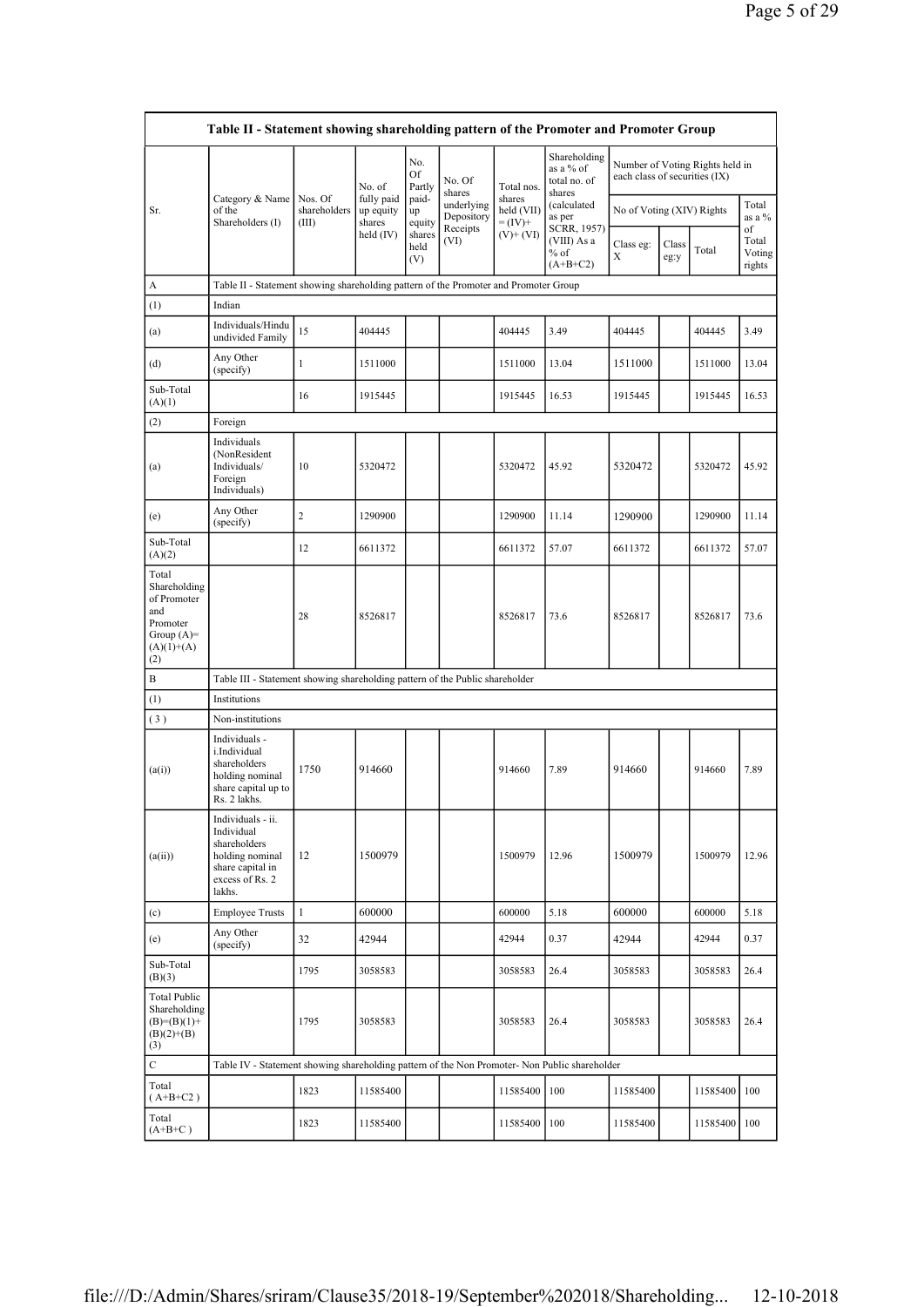| Table II - Statement showing shareholding pattern of the Promoter and Promoter Group      |                                                  |                                                                                             |                                                           |                                                                                                    |            |                                                      |                                         |                                                                  |                            |  |
|-------------------------------------------------------------------------------------------|--------------------------------------------------|---------------------------------------------------------------------------------------------|-----------------------------------------------------------|----------------------------------------------------------------------------------------------------|------------|------------------------------------------------------|-----------------------------------------|------------------------------------------------------------------|----------------------------|--|
|                                                                                           | No. Of<br>Shares<br>Underlying                   | No. of Shares<br>Underlying                                                                 | No. Of Shares<br>Underlying<br>Outstanding<br>convertible | Shareholding, as a<br>% assuming full<br>conversion of<br>convertible<br>securities (as a          |            | Number of<br>Locked in<br>shares (XII)               |                                         | Number of Shares<br>pledged or<br>otherwise<br>encumbered (XIII) | Number of<br>equity shares |  |
| Outstanding<br>Sr.<br>Outstanding<br>Warrants<br>convertible<br>$(X_i)$<br>securities (X) | securities and<br>No. Of<br>Warrants (Xi)<br>(a) | percentage of<br>diluted share<br>capital) $(XI) = (VII)$<br>$+(X)$ As a % of<br>$(A+B+C2)$ | No.<br>(a)                                                | As a %<br>of total<br>Shares<br>held<br>(b)                                                        | No.<br>(a) | As a % of<br>total Shares<br>$\text{held}(\text{b})$ | held in<br>dematerialized<br>form (XIV) |                                                                  |                            |  |
| A                                                                                         |                                                  | Table II - Statement showing shareholding pattern of the Promoter and Promoter Group        |                                                           |                                                                                                    |            |                                                      |                                         |                                                                  |                            |  |
| (1)                                                                                       | Indian                                           |                                                                                             |                                                           |                                                                                                    |            |                                                      |                                         |                                                                  |                            |  |
| (a)                                                                                       |                                                  |                                                                                             |                                                           | 3.49                                                                                               |            |                                                      |                                         |                                                                  | 156165                     |  |
| (d)                                                                                       |                                                  |                                                                                             |                                                           | 13.04                                                                                              |            |                                                      |                                         |                                                                  | 1511000                    |  |
| Sub-Total (A)<br>(1)                                                                      |                                                  |                                                                                             |                                                           | 16.53                                                                                              |            |                                                      |                                         |                                                                  | 1667165                    |  |
| (2)                                                                                       | Foreign                                          |                                                                                             |                                                           |                                                                                                    |            |                                                      |                                         |                                                                  |                            |  |
| (a)                                                                                       |                                                  |                                                                                             |                                                           | 45.92                                                                                              |            |                                                      |                                         |                                                                  | 3960202                    |  |
| (e)                                                                                       |                                                  |                                                                                             |                                                           | 11.14                                                                                              |            |                                                      |                                         |                                                                  | $\overline{0}$             |  |
| Sub-Total (A)<br>(2)                                                                      |                                                  |                                                                                             |                                                           | 57.07                                                                                              |            |                                                      |                                         |                                                                  | 3960202                    |  |
| Total<br>Shareholding<br>of Promoter<br>and Promoter<br>Group $(A)=A)$<br>$(1)+(A)(2)$    |                                                  |                                                                                             |                                                           | 73.6                                                                                               |            |                                                      |                                         |                                                                  | 5627367                    |  |
| B                                                                                         |                                                  |                                                                                             |                                                           | Table III - Statement showing shareholding pattern of the Public shareholder                       |            |                                                      |                                         |                                                                  |                            |  |
| (1)                                                                                       | Institutions                                     |                                                                                             |                                                           |                                                                                                    |            |                                                      |                                         |                                                                  |                            |  |
| (3)                                                                                       | Non-institutions                                 |                                                                                             |                                                           |                                                                                                    |            |                                                      |                                         |                                                                  |                            |  |
| (a(i))                                                                                    |                                                  |                                                                                             |                                                           | 7.89                                                                                               |            |                                                      |                                         |                                                                  | 699339                     |  |
| (a(ii))                                                                                   |                                                  |                                                                                             |                                                           | 12.96                                                                                              |            |                                                      |                                         |                                                                  | 1197679                    |  |
| (c)                                                                                       |                                                  |                                                                                             |                                                           | 5.18                                                                                               |            |                                                      |                                         |                                                                  | $\overline{0}$             |  |
| (e)                                                                                       |                                                  |                                                                                             |                                                           | 0.37                                                                                               |            |                                                      |                                         |                                                                  | 41944                      |  |
| Sub-Total (B)<br>(3)                                                                      |                                                  |                                                                                             |                                                           | 26.4                                                                                               |            |                                                      |                                         |                                                                  | 1938962                    |  |
| <b>Total Public</b><br>Shareholding<br>$(B)=(B)(1)+$<br>$(B)(2)+(B)(3)$                   |                                                  |                                                                                             |                                                           | 26.4                                                                                               |            |                                                      |                                         |                                                                  | 1938962                    |  |
| С                                                                                         |                                                  |                                                                                             |                                                           | Table IV - Statement showing shareholding pattern of the Non Promoter- Non Public shareholder      |            |                                                      |                                         |                                                                  |                            |  |
| Total<br>$(A+B+C2)$                                                                       |                                                  |                                                                                             |                                                           | 100                                                                                                |            |                                                      |                                         |                                                                  | 7566329                    |  |
| Total<br>$(A+B+C)$                                                                        |                                                  |                                                                                             |                                                           | 100                                                                                                |            |                                                      |                                         |                                                                  | 7566329                    |  |
|                                                                                           |                                                  |                                                                                             |                                                           | Disclosure of notes in case of promoter holiding in dematerialsed form is less than 100 percentage |            |                                                      |                                         | Textual<br>Information<br>(1)                                    |                            |  |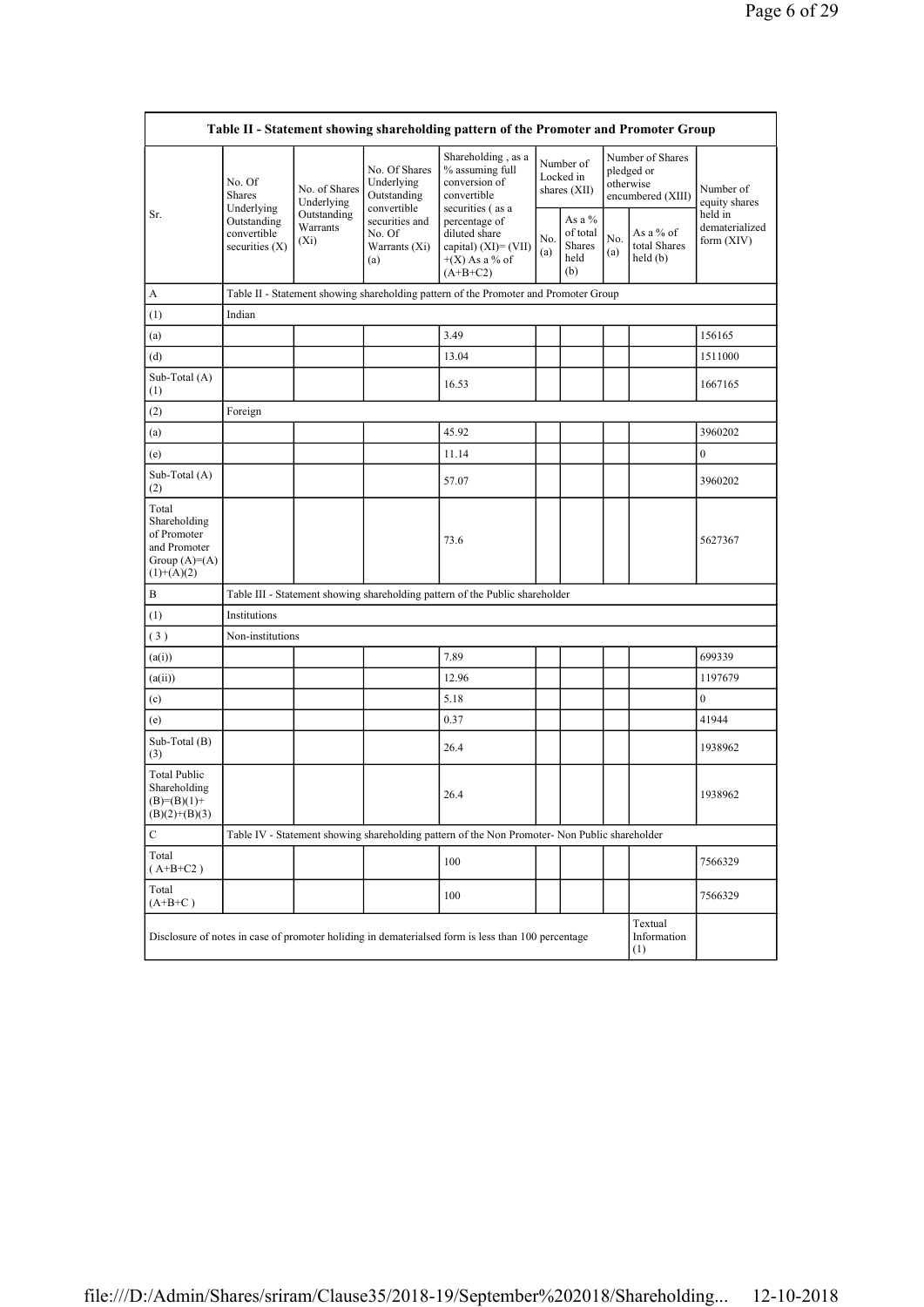| <b>Text Block</b>     |                                                                                                                                                                                                                                                                                                                                                                                                                                                                                                                                               |  |  |  |  |  |  |
|-----------------------|-----------------------------------------------------------------------------------------------------------------------------------------------------------------------------------------------------------------------------------------------------------------------------------------------------------------------------------------------------------------------------------------------------------------------------------------------------------------------------------------------------------------------------------------------|--|--|--|--|--|--|
| Textual Information() | With regard to the shares held by Mr P Ravindra Reddy holder has deceased and the family members are<br>in process of Tranmitting the shares after completing the necessary legal formalities. The Company is<br>continuously in follow up with the promoters for dematerialising the shares and as on the date of filing<br>this shareholding pattern the demat percentage is 66%. The Company would strive and achieve the<br>remaining percentage in demat. Company is following up with promoters to get dematerialising their<br>shares. |  |  |  |  |  |  |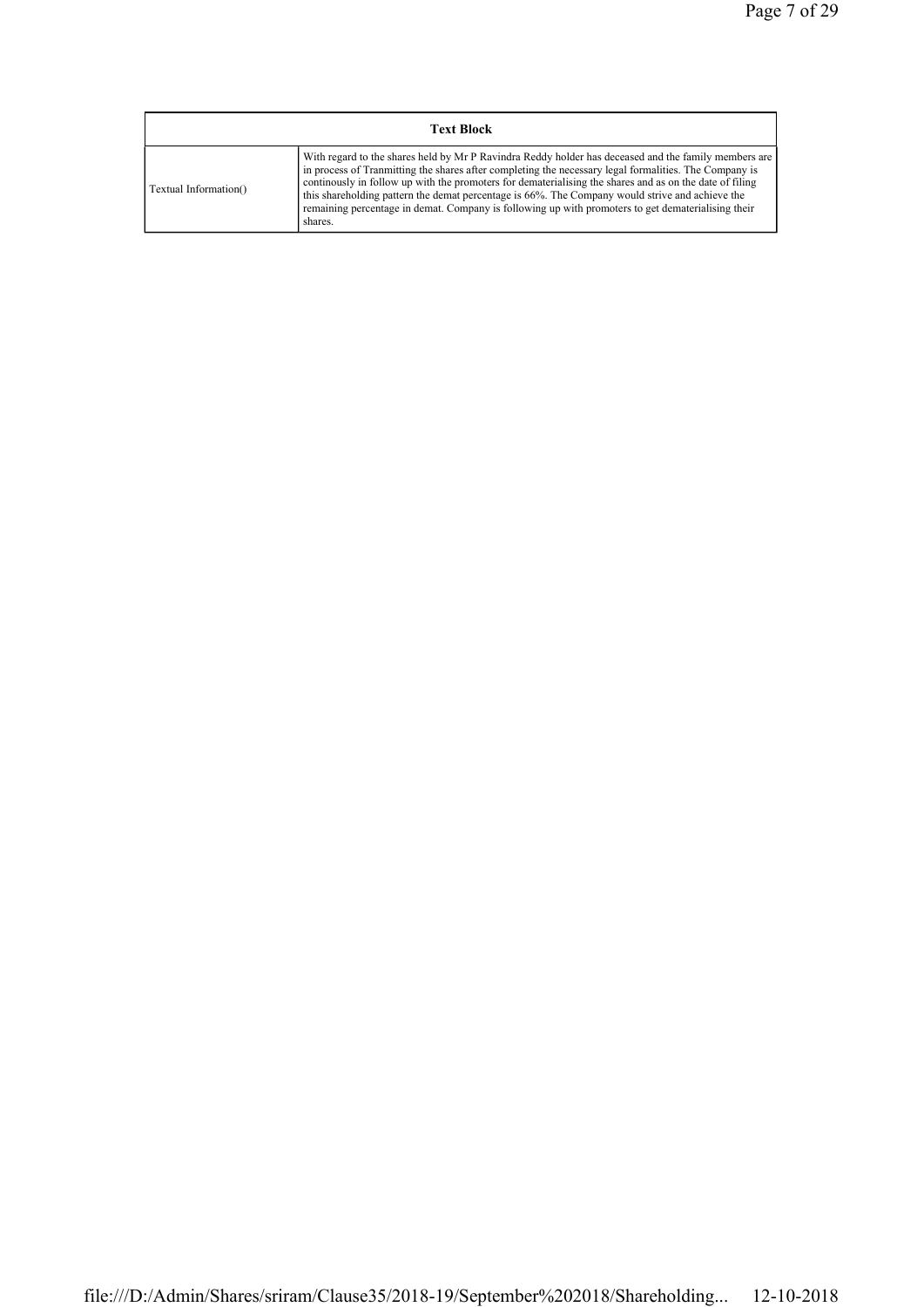| Individuals/Hindu undivided Family                                                                                                                                                           |                                 |                                                                    |                                                 |                     |                  |                |                  |  |
|----------------------------------------------------------------------------------------------------------------------------------------------------------------------------------------------|---------------------------------|--------------------------------------------------------------------|-------------------------------------------------|---------------------|------------------|----------------|------------------|--|
| Searial No.                                                                                                                                                                                  | $\mathbf{1}$                    | $\overline{c}$                                                     | 3                                               | $\overline{4}$      | 5                | 6              | 7                |  |
| Name of the<br>Shareholders (I)                                                                                                                                                              | <b>SAMANTHA</b><br><b>REDDY</b> | <b>SRINIVAS</b><br><b>REDDY</b><br><b>PARVATHA</b><br><b>REDDY</b> | <b>NEELAM</b><br><b>JAYANTH</b><br><b>REDDY</b> | P RAVINDRA<br>REDDY | <b>HARSHINI</b>  | DR K<br>LAHIRI | P<br>LEELAVATHI  |  |
| PAN(II)                                                                                                                                                                                      | ADFPP4125P                      | APSPP0320D                                                         | ACUPN6853C                                      | AFXPP2429R          | BICPP2053F       | AAIPL5235C     | AGXPP3009M       |  |
| No. of fully paid<br>up equity shares<br>held (IV)                                                                                                                                           | 15900                           | 300                                                                | 7900                                            | 212110              | 18000            | 21580          | 2510             |  |
| No. Of Partly paid-<br>up equity shares<br>held (V)                                                                                                                                          |                                 |                                                                    |                                                 |                     |                  |                |                  |  |
| No. Of shares<br>underlying<br>Depository<br>Receipts (VI)                                                                                                                                   |                                 |                                                                    |                                                 |                     |                  |                |                  |  |
| Total nos. shares<br>held $(VII) = (IV) +$<br>(V)+ (VI)                                                                                                                                      | 15900                           | 300                                                                | 7900                                            | 212110              | 18000            | 21580          | 2510             |  |
| Shareholding as a<br>% of total no. of<br>shares (calculated<br>as per SCRR,<br>1957) (VIII) As a<br>% of $(A+B+C2)$                                                                         | 0.14                            | $\boldsymbol{0}$                                                   | 0.07                                            | 1.83                | 0.16             | 0.19           | 0.02             |  |
| Number of Voting Rights held in each class of securities (IX)                                                                                                                                |                                 |                                                                    |                                                 |                     |                  |                |                  |  |
| Class eg:X                                                                                                                                                                                   | 15900                           | 300                                                                | 7900                                            | 212110              | 18000            | 21580          | 2510             |  |
| Class eg:y                                                                                                                                                                                   |                                 |                                                                    |                                                 |                     |                  |                |                  |  |
| Total                                                                                                                                                                                        | 15900                           | 300                                                                | 7900                                            | 212110              | 18000            | 21580          | 2510             |  |
| Total as a % of<br><b>Total Voting rights</b>                                                                                                                                                | 0.14                            | $\boldsymbol{0}$                                                   | 0.07                                            | 1.83                | 0.16             | 0.19           | 0.02             |  |
| No. Of Shares<br>Underlying<br>Outstanding<br>convertible<br>securities $(X)$                                                                                                                |                                 |                                                                    |                                                 |                     |                  |                |                  |  |
| No. of Shares<br>Underlying<br>Outstanding<br>Warrants (Xi)                                                                                                                                  |                                 |                                                                    |                                                 |                     |                  |                |                  |  |
| No. Of Shares<br>Underlying<br>Outstanding<br>convertible<br>securities and No.<br>Of Warrants (Xi)<br>(a)                                                                                   |                                 |                                                                    |                                                 |                     |                  |                |                  |  |
| Shareholding, as a<br>% assuming full<br>conversion of<br>convertible<br>securities (as a<br>percentage of<br>diluted share<br>capital) $(XI) = (VII)$<br>$+(Xi)(a)$ As a % of<br>$(A+B+C2)$ | 0.14                            | $\boldsymbol{0}$                                                   | 0.07                                            | 1.83                | 0.16             | 0.19           | 0.02             |  |
| Number of Locked in shares (XII)                                                                                                                                                             |                                 |                                                                    |                                                 |                     |                  |                |                  |  |
| No. (a)                                                                                                                                                                                      |                                 |                                                                    |                                                 |                     |                  |                |                  |  |
| As a % of total<br>Shares held (b)                                                                                                                                                           |                                 |                                                                    |                                                 |                     |                  |                |                  |  |
| Number of Shares pledged or otherwise encumbered (XIII)                                                                                                                                      |                                 |                                                                    |                                                 |                     |                  |                |                  |  |
| No. (a)                                                                                                                                                                                      |                                 |                                                                    |                                                 |                     |                  |                |                  |  |
| As a % of total<br>Shares held (b)                                                                                                                                                           |                                 |                                                                    |                                                 |                     |                  |                |                  |  |
| Number of equity<br>shares held in<br>dematerialized<br>form (XIV)                                                                                                                           | 5390                            | 300                                                                | 7900                                            | 0                   | $\boldsymbol{0}$ | 20980          | $\boldsymbol{0}$ |  |
| Reason for not providing PAN                                                                                                                                                                 |                                 |                                                                    |                                                 |                     |                  |                |                  |  |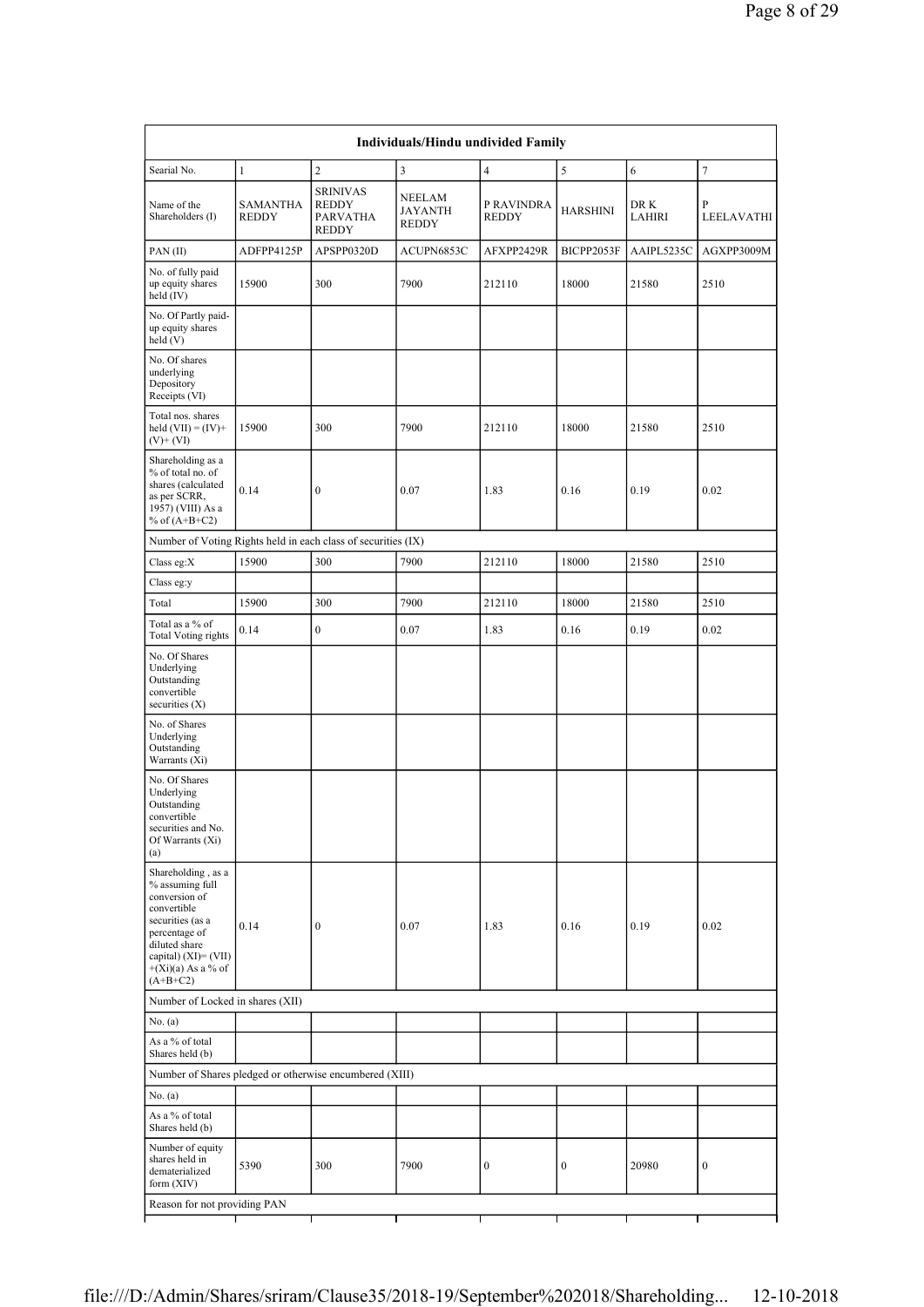| Reason for not<br>providing PAN |          |          |                           |                   |                   |          |
|---------------------------------|----------|----------|---------------------------|-------------------|-------------------|----------|
| Shareholder type                | Promoter | Promoter | Promoter Group   Promoter | Promoter<br>Group | Promoter<br>Group | Promoter |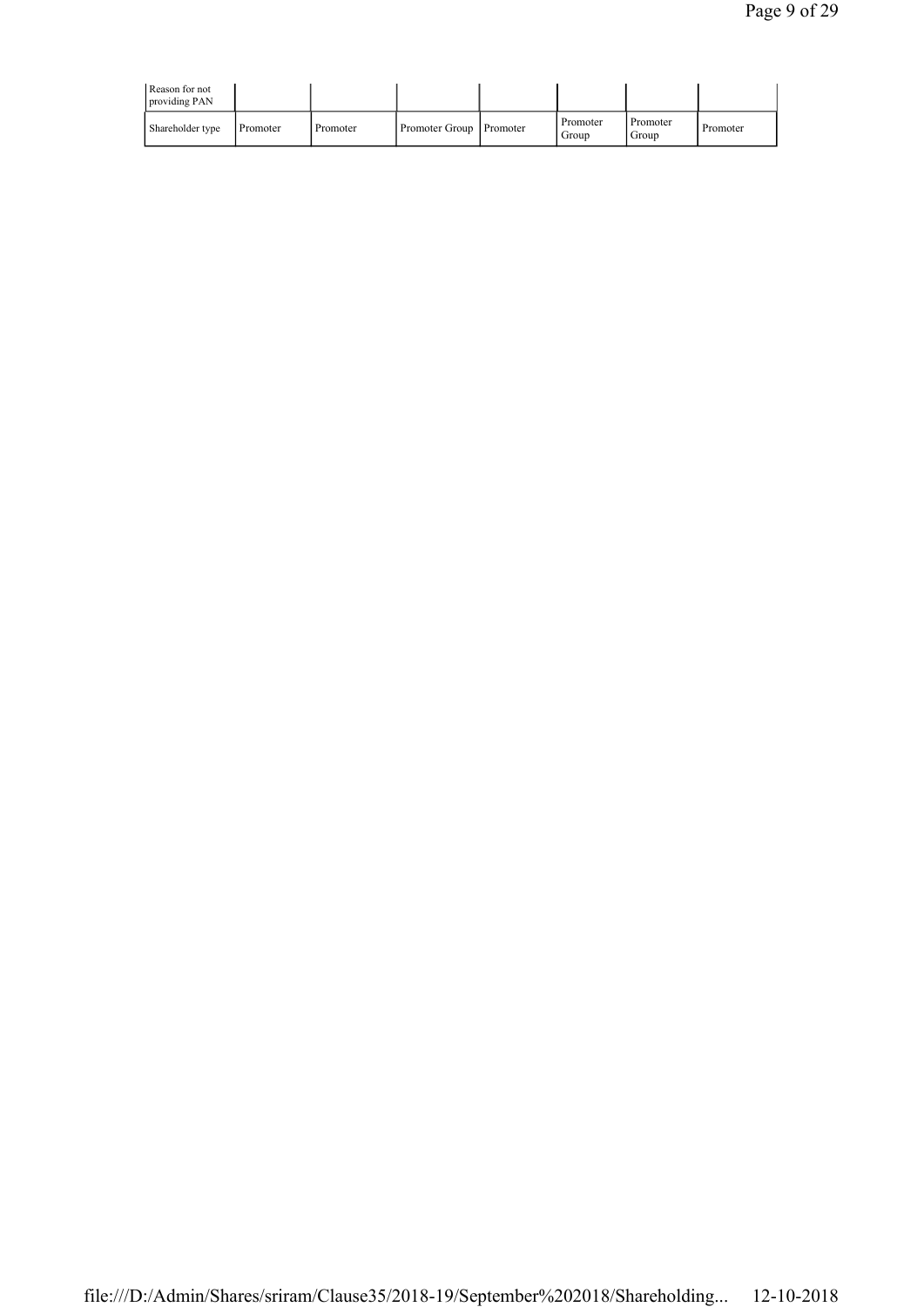| Individuals/Hindu undivided Family                                                                                                                                                           |                              |                              |                   |                                |                                                |                                      |                                       |  |
|----------------------------------------------------------------------------------------------------------------------------------------------------------------------------------------------|------------------------------|------------------------------|-------------------|--------------------------------|------------------------------------------------|--------------------------------------|---------------------------------------|--|
| Searial No.                                                                                                                                                                                  | 8                            | 9                            | 10                | 11                             | 12                                             | 13                                   | 14                                    |  |
| Name of the<br>Shareholders (I)                                                                                                                                                              | N LAVANYA<br><b>REDDY</b>    | <b>S RAMESH</b>              | L PRATAP<br>REDDY | R<br>SUBBARAMI<br><b>REDDY</b> | <b>J MADAN</b><br><b>MOHAN</b><br><b>REDDY</b> | J<br><b>VASANTHA</b><br><b>REDDY</b> | N<br><b>CHINNAPPA</b><br><b>REDDY</b> |  |
| PAN(II)                                                                                                                                                                                      | ZZZZZ9999Z                   | ZZZZZ9999Z                   | ABDPL6050F        | AHWPR4951N                     | ACRPJ6691D                                     | ADEPJ8596K                           | ZZZZZ9999Z                            |  |
| No. of fully paid<br>up equity shares<br>held (IV)                                                                                                                                           | 2500                         | 2000                         | 1000              | 1010                           | 10                                             | 119605                               | 10                                    |  |
| No. Of Partly paid-<br>up equity shares<br>held (V)                                                                                                                                          |                              |                              |                   |                                |                                                |                                      |                                       |  |
| No. Of shares<br>underlying<br>Depository<br>Receipts (VI)                                                                                                                                   |                              |                              |                   |                                |                                                |                                      |                                       |  |
| Total nos. shares<br>held $(VII) = (IV) +$<br>$(V)$ + $(VI)$                                                                                                                                 | 2500                         | 2000                         | 1000              | 1010                           | 10                                             | 119605                               | 10                                    |  |
| Shareholding as a<br>% of total no. of<br>shares (calculated<br>as per SCRR,<br>1957) (VIII) As a<br>% of $(A+B+C2)$                                                                         | 0.02                         | 0.02                         | 0.01              | 0.01                           | $\boldsymbol{0}$                               | 1.03                                 | $\boldsymbol{0}$                      |  |
| Number of Voting Rights held in each class of securities (IX)                                                                                                                                |                              |                              |                   |                                |                                                |                                      |                                       |  |
| Class eg:X                                                                                                                                                                                   | 2500                         | 2000                         | 1000              | 1010                           | 10                                             | 119605                               | 10                                    |  |
| Class eg:y                                                                                                                                                                                   |                              |                              |                   |                                |                                                |                                      |                                       |  |
| Total                                                                                                                                                                                        | 2500                         | 2000                         | 1000              | 1010                           | 10                                             | 119605                               | 10                                    |  |
| Total as a % of<br>Total Voting rights                                                                                                                                                       | 0.02                         | 0.02                         | 0.01              | 0.01                           | $\boldsymbol{0}$                               | 1.03                                 | $\boldsymbol{0}$                      |  |
| No. Of Shares<br>Underlying<br>Outstanding<br>convertible<br>securities (X)                                                                                                                  |                              |                              |                   |                                |                                                |                                      |                                       |  |
| No. of Shares<br>Underlying<br>Outstanding<br>Warrants (Xi)                                                                                                                                  |                              |                              |                   |                                |                                                |                                      |                                       |  |
| No. Of Shares<br>Underlying<br>Outstanding<br>convertible<br>securities and No.<br>Of Warrants (Xi)<br>(a)                                                                                   |                              |                              |                   |                                |                                                |                                      |                                       |  |
| Shareholding, as a<br>% assuming full<br>conversion of<br>convertible<br>securities (as a<br>percentage of<br>diluted share<br>capital) $(XI) = (VII)$<br>$+(Xi)(a)$ As a % of<br>$(A+B+C2)$ | 0.02                         | 0.02                         | 0.01              | 0.01                           | $\bf{0}$                                       | 1.03                                 | $\boldsymbol{0}$                      |  |
| Number of Locked in shares (XII)                                                                                                                                                             |                              |                              |                   |                                |                                                |                                      |                                       |  |
| No. (a)                                                                                                                                                                                      |                              |                              |                   |                                |                                                |                                      |                                       |  |
| As a % of total<br>Shares held (b)                                                                                                                                                           |                              |                              |                   |                                |                                                |                                      |                                       |  |
| Number of Shares pledged or otherwise encumbered (XIII)                                                                                                                                      |                              |                              |                   |                                |                                                |                                      |                                       |  |
| No. (a)                                                                                                                                                                                      |                              |                              |                   |                                |                                                |                                      |                                       |  |
| As a % of total<br>Shares held (b)                                                                                                                                                           |                              |                              |                   |                                |                                                |                                      |                                       |  |
| Number of equity<br>shares held in<br>dematerialized<br>form (XIV)                                                                                                                           | $\boldsymbol{0}$             | $\boldsymbol{0}$             | 1000              | 1000                           | $\boldsymbol{0}$                               | 119595                               | $\boldsymbol{0}$                      |  |
| Reason for not providing PAN                                                                                                                                                                 |                              |                              |                   |                                |                                                |                                      |                                       |  |
| Reason for not<br>providing PAN                                                                                                                                                              | Textual<br>Information $(1)$ | Textual<br>Information $(2)$ |                   |                                |                                                |                                      | Textual<br>Information $(3)$          |  |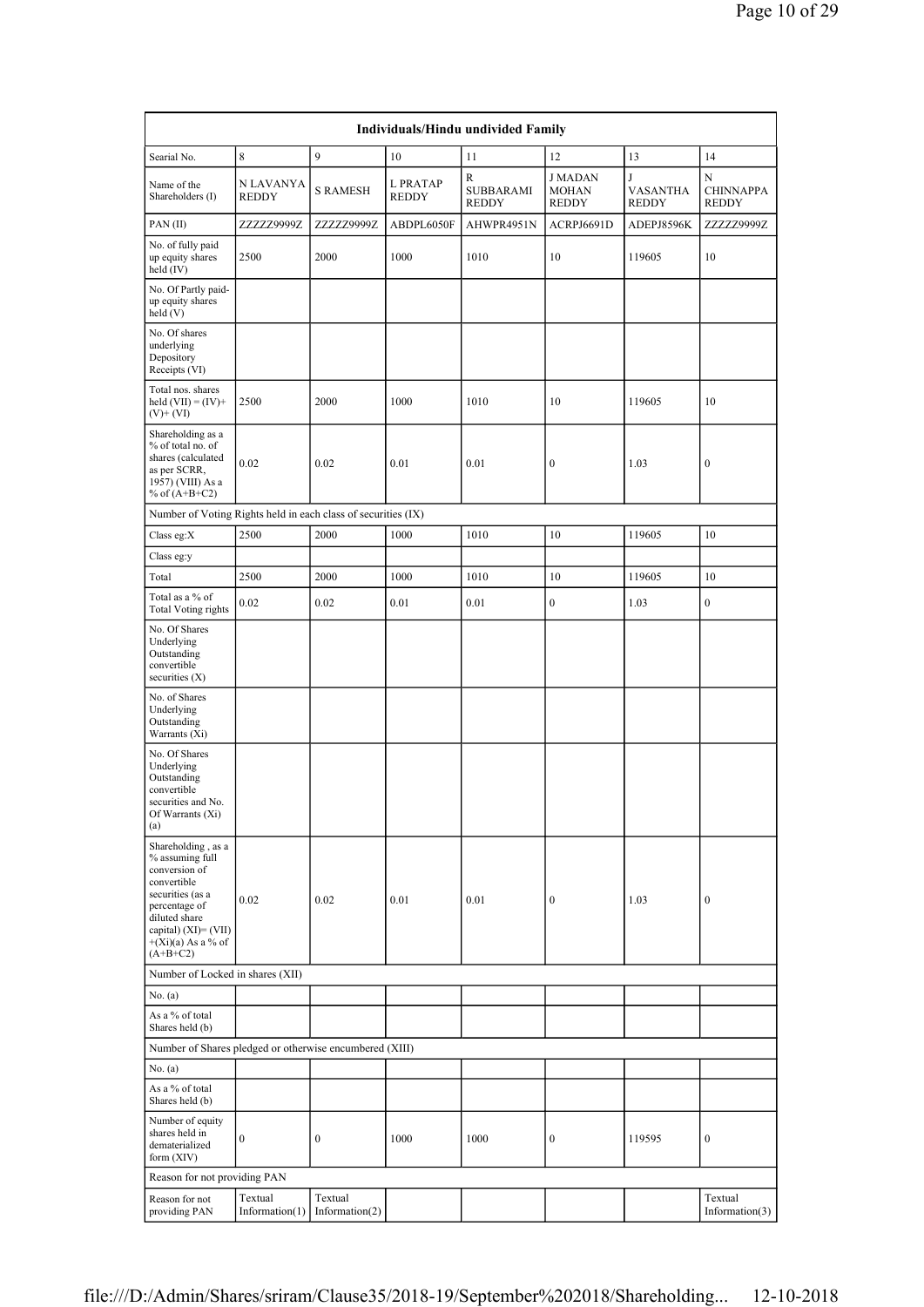| Shareholder type<br>Promoter<br>Promoter<br>Promoter<br>omoter<br>- 241<br>. .<br>Grour<br>Grour<br>Group | -<br>'romoter<br>Promoter<br>. Promoter |
|-----------------------------------------------------------------------------------------------------------|-----------------------------------------|
|-----------------------------------------------------------------------------------------------------------|-----------------------------------------|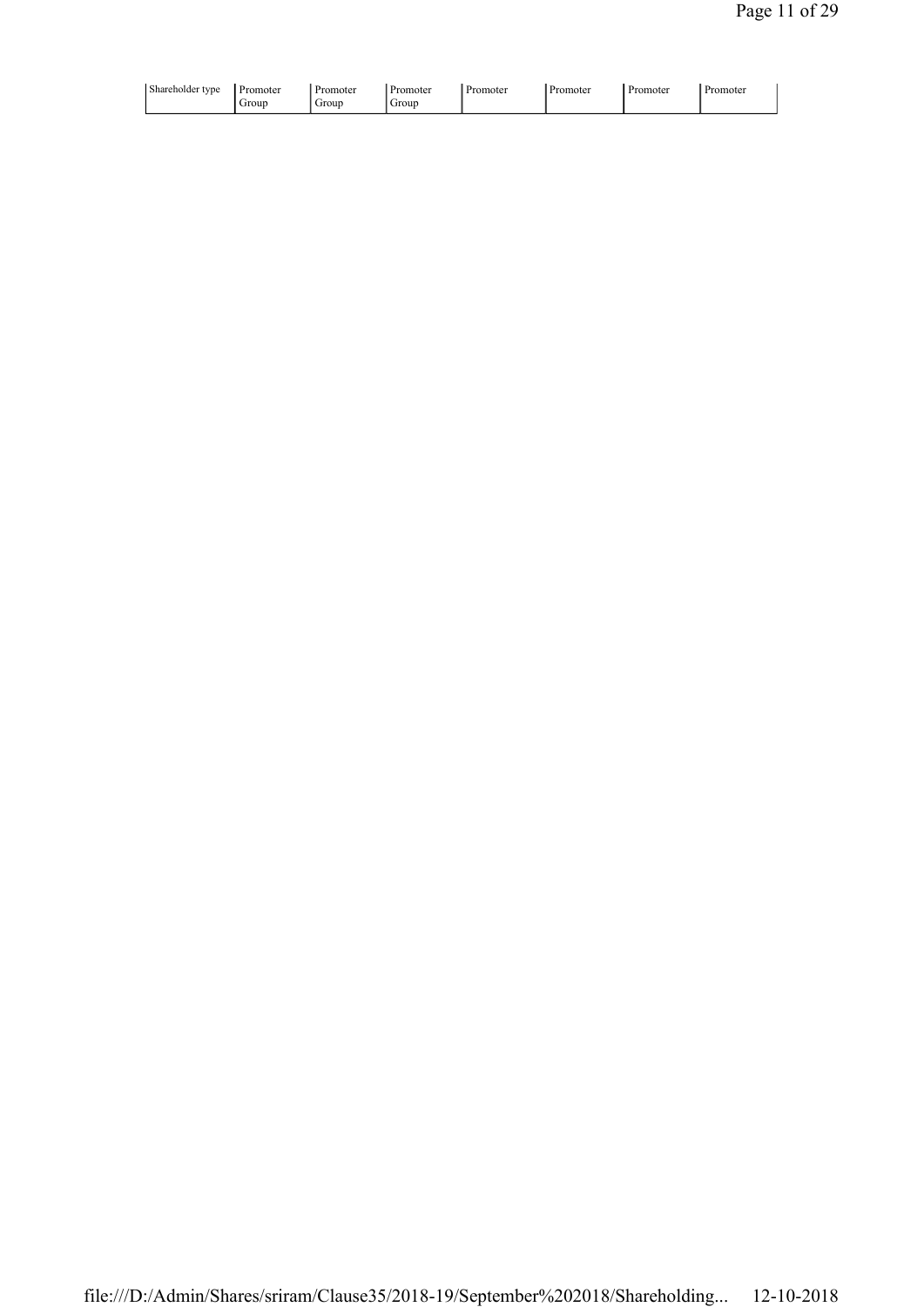| Individuals/Hindu undivided Family                                                                                                                                                        |                                                               |                       |  |  |  |  |  |  |
|-------------------------------------------------------------------------------------------------------------------------------------------------------------------------------------------|---------------------------------------------------------------|-----------------------|--|--|--|--|--|--|
| Searial No.                                                                                                                                                                               | 15                                                            |                       |  |  |  |  |  |  |
| Name of the<br>Shareholders (I)                                                                                                                                                           | <b>ARUN RAJ</b>                                               | Click here to go back |  |  |  |  |  |  |
| PAN(II)                                                                                                                                                                                   | ZZZZZ9999Z                                                    | Total                 |  |  |  |  |  |  |
| No. of fully paid<br>up equity shares<br>held (IV)                                                                                                                                        | 10                                                            | 404445                |  |  |  |  |  |  |
| No. Of Partly paid-<br>up equity shares<br>held (V)                                                                                                                                       |                                                               |                       |  |  |  |  |  |  |
| No. Of shares<br>underlying<br>Depository<br>Receipts (VI)                                                                                                                                |                                                               |                       |  |  |  |  |  |  |
| Total nos. shares<br>held $(VII) = (IV) +$<br>$(V)$ + $(VI)$                                                                                                                              | 10                                                            | 404445                |  |  |  |  |  |  |
| Shareholding as a<br>% of total no. of<br>shares (calculated<br>as per SCRR,<br>1957) (VIII) As a<br>% of $(A+B+C2)$                                                                      | $\boldsymbol{0}$                                              | 3.49                  |  |  |  |  |  |  |
|                                                                                                                                                                                           | Number of Voting Rights held in each class of securities (IX) |                       |  |  |  |  |  |  |
| Class eg:X                                                                                                                                                                                | 10                                                            | 404445                |  |  |  |  |  |  |
| Class eg:y                                                                                                                                                                                |                                                               |                       |  |  |  |  |  |  |
| Total                                                                                                                                                                                     | 10                                                            | 404445                |  |  |  |  |  |  |
| Total as a % of<br><b>Total Voting rights</b>                                                                                                                                             | $\boldsymbol{0}$                                              | 3.49                  |  |  |  |  |  |  |
| No. Of Shares<br>Underlying<br>Outstanding<br>convertible<br>securities $(X)$                                                                                                             |                                                               |                       |  |  |  |  |  |  |
| No. of Shares<br>Underlying<br>Outstanding<br>Warrants (Xi)                                                                                                                               |                                                               |                       |  |  |  |  |  |  |
| No. Of Shares<br>Underlying<br>Outstanding<br>convertible<br>securities and No.<br>Of Warrants (Xi)<br>(a)                                                                                |                                                               |                       |  |  |  |  |  |  |
| Shareholding, as a<br>% assuming full<br>conversion of<br>convertible<br>securities (as a<br>percentage of<br>diluted share<br>capital) (XI)= (VII)<br>$+(Xi)(a)$ As a % of<br>$(A+B+C2)$ | $\boldsymbol{0}$                                              | 3.49                  |  |  |  |  |  |  |
| Number of Locked in shares (XII)                                                                                                                                                          |                                                               |                       |  |  |  |  |  |  |
| No. (a)                                                                                                                                                                                   |                                                               |                       |  |  |  |  |  |  |
| As a % of total<br>Shares held (b)                                                                                                                                                        |                                                               |                       |  |  |  |  |  |  |
|                                                                                                                                                                                           | Number of Shares pledged or otherwise encumbered (XIII)       |                       |  |  |  |  |  |  |
| No. (a)                                                                                                                                                                                   |                                                               |                       |  |  |  |  |  |  |
| As a % of total<br>Shares held (b)                                                                                                                                                        |                                                               |                       |  |  |  |  |  |  |
| Number of equity<br>shares held in<br>dematerialized<br>form (XIV)                                                                                                                        | $\boldsymbol{0}$                                              | 156165                |  |  |  |  |  |  |
| Reason for not providing PAN                                                                                                                                                              |                                                               |                       |  |  |  |  |  |  |
| Reason for not<br>providing PAN                                                                                                                                                           | Textual Information(4)                                        |                       |  |  |  |  |  |  |
| Shareholder type                                                                                                                                                                          |                                                               |                       |  |  |  |  |  |  |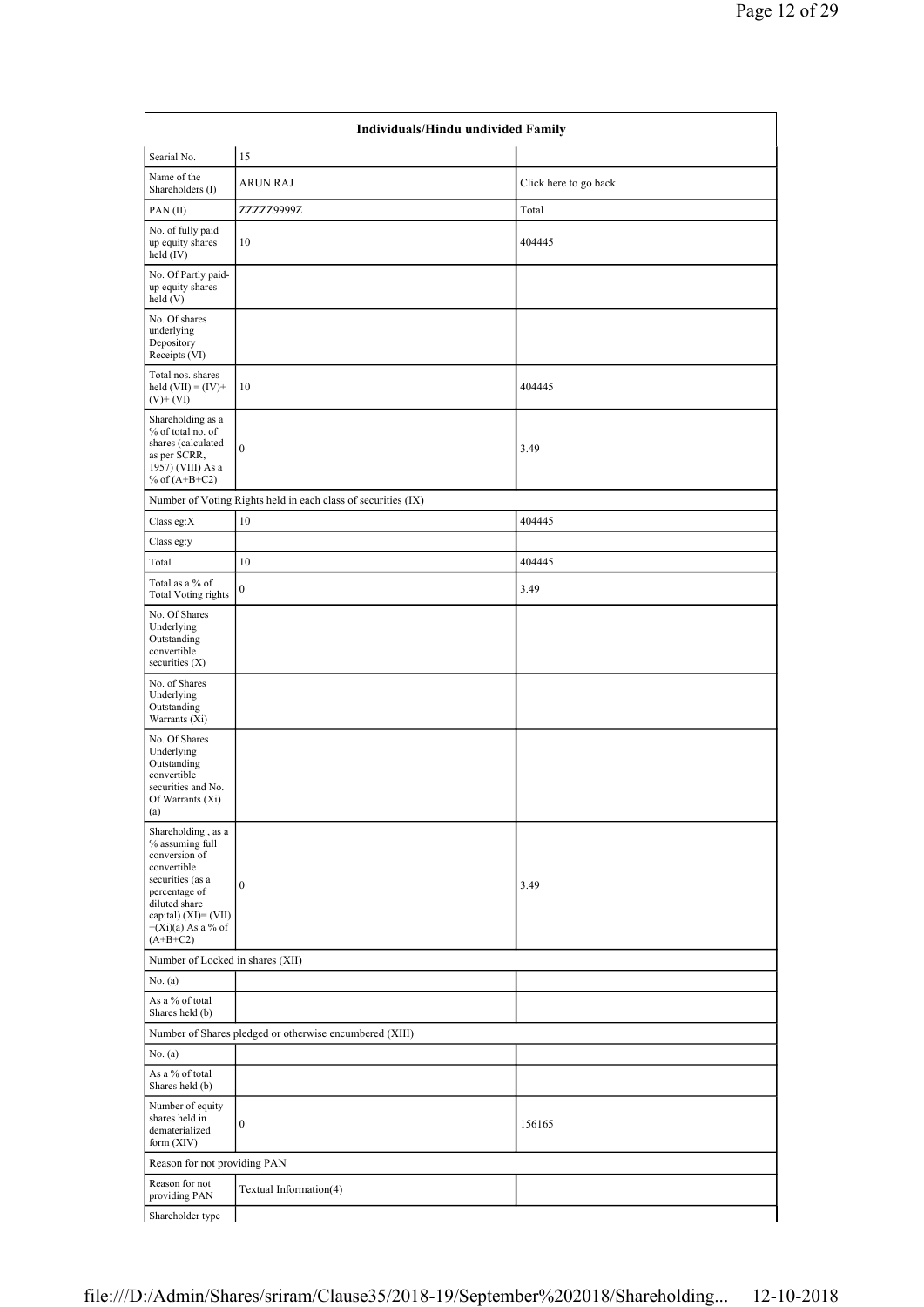| יונזה |  |
|-------|--|
|-------|--|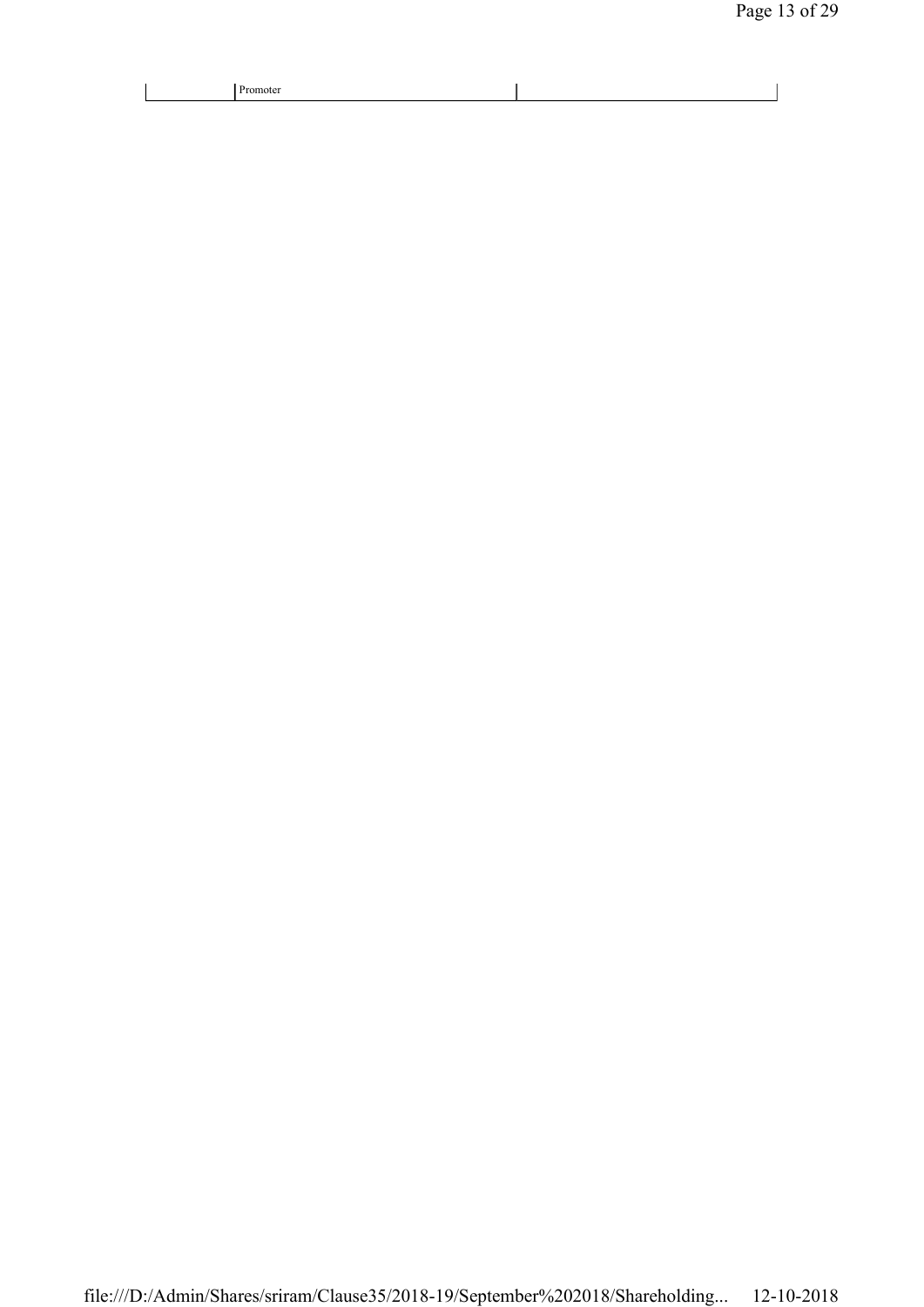| <b>Text Block</b>      |                                                                                                                                                                                                                            |  |  |
|------------------------|----------------------------------------------------------------------------------------------------------------------------------------------------------------------------------------------------------------------------|--|--|
| Textual Information(1) | Person belongs to the promoter group and defined as promoter group in the public issue. They are not in<br>touch with company and not part of the day to day management. They are not shared their PAN no with<br>company  |  |  |
| Textual Information(2) | Person belongs to the promoter group and defined as promoter group in the public issue. They are not in<br>touch with company and not part of the day to day management. They are not shared their PAN no with<br>company  |  |  |
| Textual Information(3) | Person belongs to the promoter group and defined as promoter group in the public issue. They are not in<br>touch with company and not part of the day to day management. They are not shared their PAN no with<br>company. |  |  |
| Textual Information(4) | Person belongs to the promoter group and defined as promoter group in the public issue. They are not in<br>touch with company and not part of the day to day management. They are not shared their PAN no with<br>company  |  |  |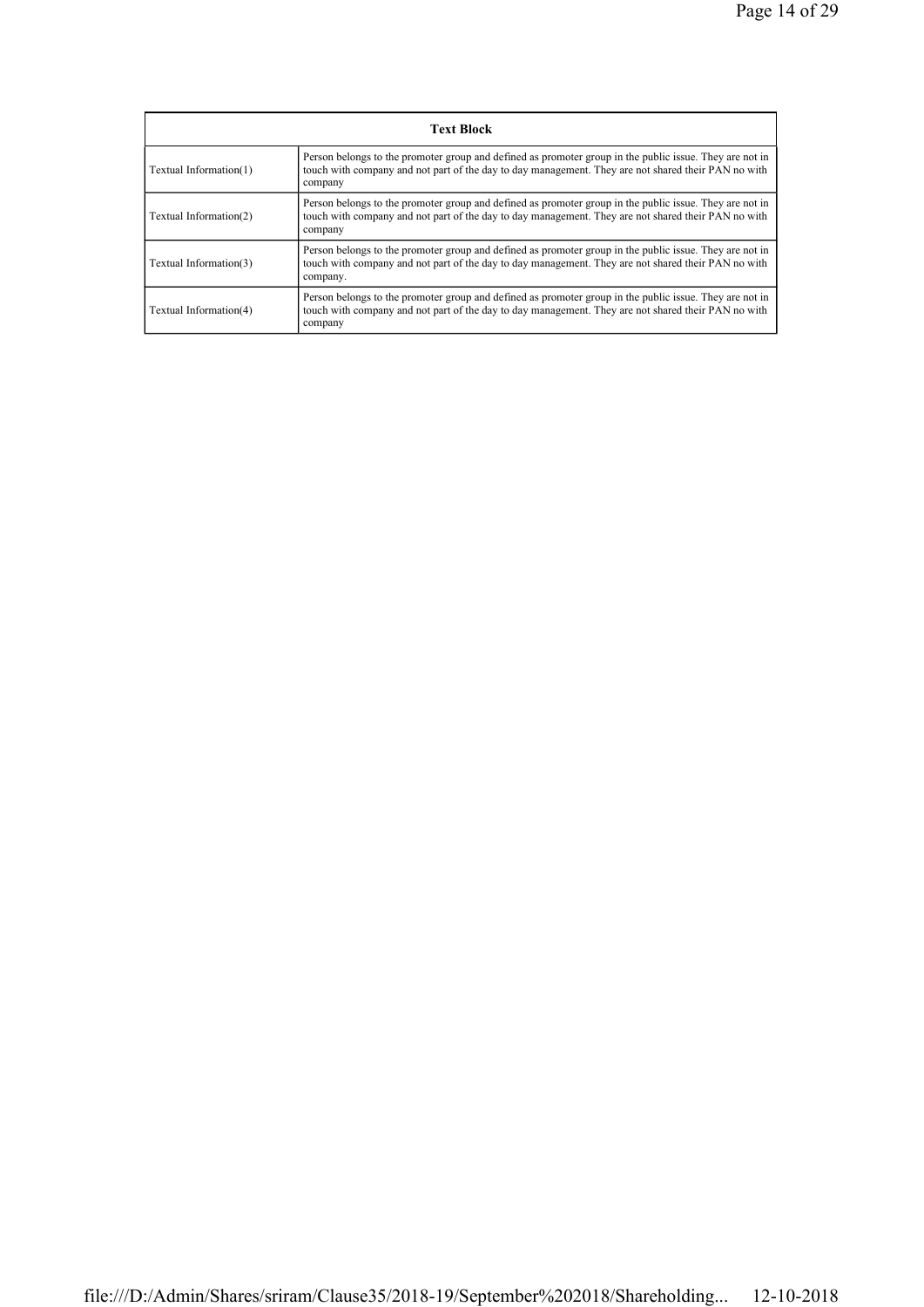| Any Other (specify)                                                                                                                                                                      |                                                               |                       |  |  |
|------------------------------------------------------------------------------------------------------------------------------------------------------------------------------------------|---------------------------------------------------------------|-----------------------|--|--|
| Searial No.                                                                                                                                                                              | $\mathbf{1}$                                                  |                       |  |  |
| Category                                                                                                                                                                                 | <b>Bodies Corporate</b>                                       | Click here to go back |  |  |
| Name of the<br>Shareholders (I)                                                                                                                                                          | RAVILEELA GRANITES LIMITED                                    |                       |  |  |
| PAN(II)                                                                                                                                                                                  | AABCR0721R                                                    | Total                 |  |  |
| No. of the<br>Shareholders (I)                                                                                                                                                           | 1                                                             | $\mathbf{1}$          |  |  |
| No. of fully paid<br>up equity shares<br>held $(IV)$                                                                                                                                     | 1511000                                                       | 1511000               |  |  |
| No. Of Partly paid-<br>up equity shares<br>held(V)                                                                                                                                       |                                                               |                       |  |  |
| No. Of shares<br>underlying<br>Depository<br>Receipts (VI)                                                                                                                               |                                                               |                       |  |  |
| Total nos. shares<br>held $(VII) = (IV) +$<br>$(V)$ + $(VI)$                                                                                                                             | 1511000                                                       | 1511000               |  |  |
| Shareholding as a<br>% of total no. of<br>shares (calculated<br>as per SCRR,<br>1957) (VIII) As a<br>% of $(A+B+C2)$                                                                     | 13.04                                                         | 13.04                 |  |  |
|                                                                                                                                                                                          | Number of Voting Rights held in each class of securities (IX) |                       |  |  |
| Class eg: X                                                                                                                                                                              | 1511000                                                       | 1511000               |  |  |
| Class eg:y                                                                                                                                                                               |                                                               |                       |  |  |
| Total                                                                                                                                                                                    | 1511000                                                       | 1511000               |  |  |
| Total as a % of<br>Total Voting rights                                                                                                                                                   | 13.04                                                         | 13.04                 |  |  |
| No. Of Shares<br>Underlying<br>Outstanding<br>convertible<br>securities (X)                                                                                                              |                                                               |                       |  |  |
| No. of Shares<br>Underlying<br>Outstanding<br>Warrants (Xi)                                                                                                                              |                                                               |                       |  |  |
| No. Of Shares<br>Underlying<br>Outstanding<br>convertible<br>securities and No.<br>Of Warrants (Xi)<br>(a)                                                                               |                                                               |                       |  |  |
| Shareholding, as a<br>% assuming full<br>conversion of<br>convertible<br>securities (as a<br>percentage of<br>diluted share<br>capital) $(XI) = (VII)$<br>$+(X)$ As a % of<br>$(A+B+C2)$ | 13.04                                                         | 13.04                 |  |  |
| Number of Locked in shares (XII)                                                                                                                                                         |                                                               |                       |  |  |
| No. $(a)$                                                                                                                                                                                |                                                               |                       |  |  |
| As a % of total<br>Shares held (b)                                                                                                                                                       |                                                               |                       |  |  |
|                                                                                                                                                                                          | Number of Shares pledged or otherwise encumbered (XIII)       |                       |  |  |
| No. (a)                                                                                                                                                                                  |                                                               |                       |  |  |
| As a % of total<br>Shares held (b)                                                                                                                                                       |                                                               |                       |  |  |
| Number of equity<br>shares held in                                                                                                                                                       | 1511000                                                       | 1511000               |  |  |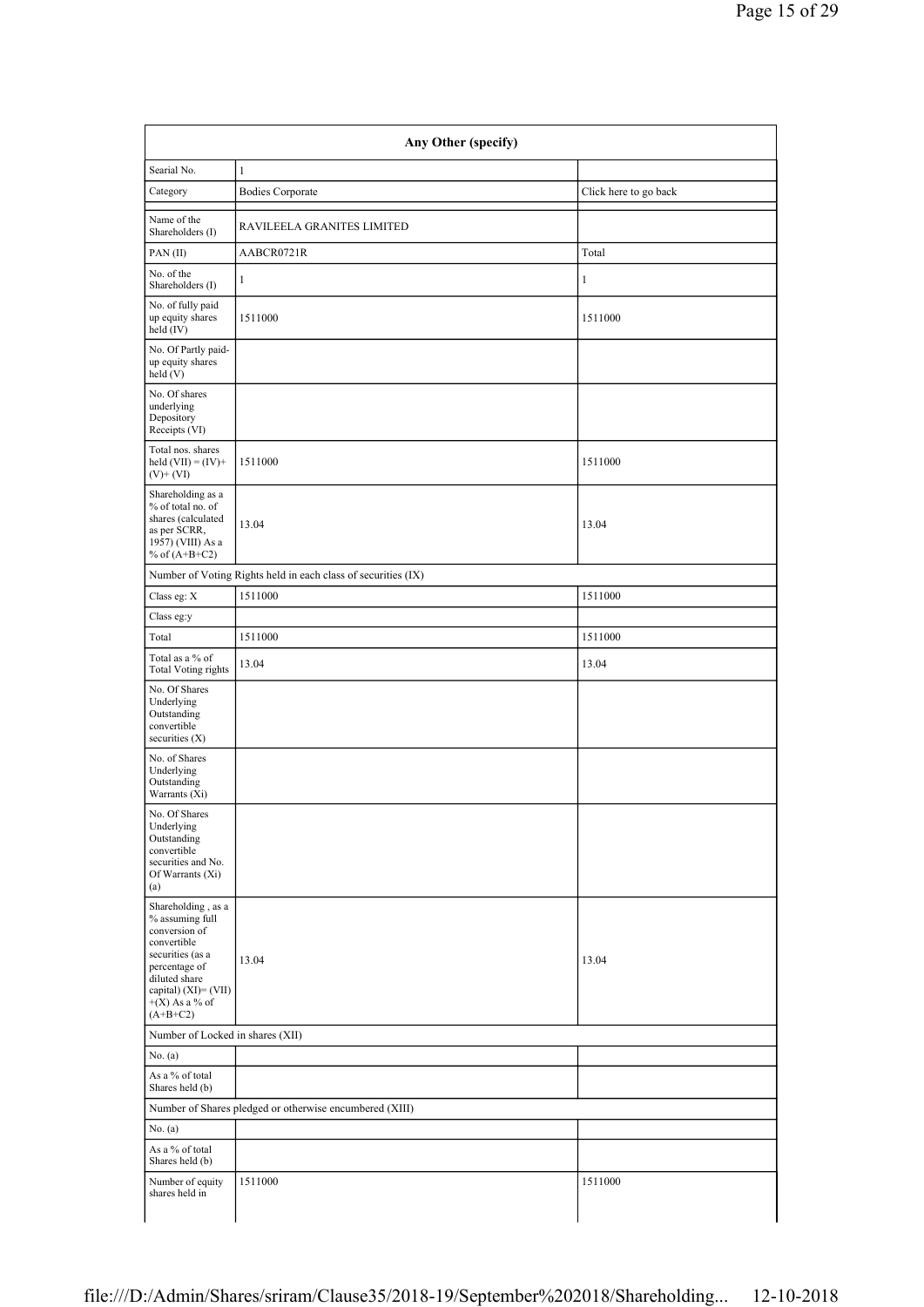| dematerialized<br>form (XIV)    |          |  |
|---------------------------------|----------|--|
| Reason for not providing PAN    |          |  |
| Reason for not<br>providing PAN |          |  |
| Shareholder type                | Promoter |  |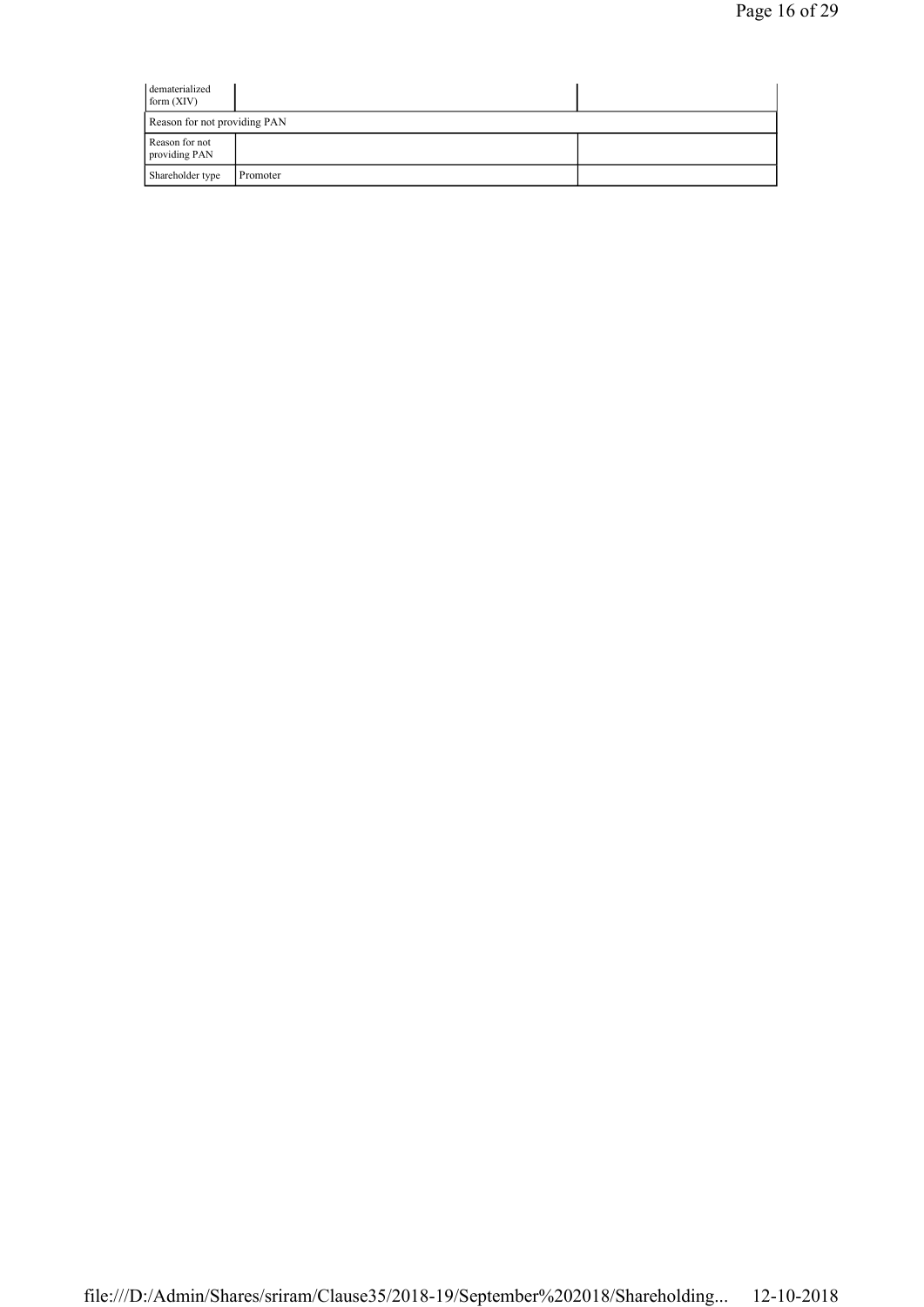| Searial No.                                                                                                                                                                             | $\mathbf{1}$                                                  | $\sqrt{2}$                         | 3                                | $\overline{\mathbf{4}}$ | 5                        | 6                               | $\tau$                    |
|-----------------------------------------------------------------------------------------------------------------------------------------------------------------------------------------|---------------------------------------------------------------|------------------------------------|----------------------------------|-------------------------|--------------------------|---------------------------------|---------------------------|
| Name of the<br>Shareholders (I)                                                                                                                                                         | <b>RAMACHANDRA</b><br><b>RAO NEMANI</b>                       | JANAKIRAMA<br>VARMA<br><b>MEKA</b> | <b>SHARMILA</b><br><b>NEMANI</b> | SUNIL<br><b>NEMANI</b>  | <b>MURTHY</b><br>MUTYALA | <b>VINITHAP</b><br><b>VARMA</b> | PRATHIMA<br><b>NEMANI</b> |
| PAN(II)                                                                                                                                                                                 | AFUPN8077R                                                    | AQXPM5086F                         | AXAPN2501L                       | AWRPN7930M              | AQZPM9058R               | ZZZZZ9999Z                      | ZZZZZ9999Z                |
| No. of fully<br>paid up equity<br>shares held (IV)                                                                                                                                      | 2458760                                                       | 1085270                            | 496700                           | 373600                  | 351150                   | 250300                          | 233400                    |
| No. Of Partly<br>paid-up equity<br>shares held (V)                                                                                                                                      |                                                               |                                    |                                  |                         |                          |                                 |                           |
| No. Of shares<br>underlying<br>Depository<br>Receipts (VI)                                                                                                                              |                                                               |                                    |                                  |                         |                          |                                 |                           |
| Total nos.<br>shares held<br>$(VII) = (IV) +$<br>$(V)$ + $(VI)$                                                                                                                         | 2458760                                                       | 1085270                            | 496700                           | 373600                  | 351150                   | 250300                          | 233400                    |
| Shareholding as<br>a % of total no.<br>of shares<br>(calculated as<br>per SCRR,<br>1957) (VIII) As<br>a % of<br>$(A+B+C2)$                                                              | 21.22                                                         | 9.37                               | 4.29                             | 3.22                    | 3.03                     | 2.16                            | 2.01                      |
|                                                                                                                                                                                         | Number of Voting Rights held in each class of securities (IX) |                                    |                                  |                         |                          |                                 |                           |
| Class eg: X                                                                                                                                                                             | 2458760                                                       | 1085270                            | 496700                           | 373600                  | 351150                   | 250300                          | 233400                    |
| Class eg:y                                                                                                                                                                              |                                                               |                                    |                                  |                         |                          |                                 |                           |
| Total                                                                                                                                                                                   | 2458760                                                       | 1085270                            | 496700                           | 373600                  | 351150                   | 250300                          | 233400                    |
| Total as a % of<br><b>Total Voting</b><br>rights                                                                                                                                        | 21.22                                                         | 9.37                               | 4.29                             | 3.22                    | 3.03                     | 2.16                            | 2.01                      |
| No. Of Shares<br>Underlying<br>Outstanding<br>convertible<br>securities $(X)$                                                                                                           |                                                               |                                    |                                  |                         |                          |                                 |                           |
| No. of Shares<br>Underlying<br>Outstanding<br>Warrants (Xi)                                                                                                                             |                                                               |                                    |                                  |                         |                          |                                 |                           |
| No. Of Shares<br>Underlying<br>Outstanding<br>convertible<br>securities and<br>No. Of<br>Warrants (Xi)<br>(a)                                                                           |                                                               |                                    |                                  |                         |                          |                                 |                           |
| Shareholding,<br>as a %<br>assuming full<br>conversion of<br>convertible<br>securities (as a<br>percentage of<br>diluted share<br>capital) (XI)=<br>$(VII)+(X)$ As a<br>% of $(A+B+C2)$ | 21.22                                                         | 9.37                               | 4.29                             | 3.22                    | 3.03                     | 2.16                            | 2.01                      |
|                                                                                                                                                                                         | Number of Locked in shares (XII)                              |                                    |                                  |                         |                          |                                 |                           |
| No. (a)                                                                                                                                                                                 |                                                               |                                    |                                  |                         |                          |                                 |                           |
| As a % of total<br>Shares held (b)                                                                                                                                                      |                                                               |                                    |                                  |                         |                          |                                 |                           |
|                                                                                                                                                                                         | Number of Shares pledged or otherwise encumbered (XIII)       |                                    |                                  |                         |                          |                                 |                           |
| No. (a)                                                                                                                                                                                 |                                                               |                                    |                                  |                         |                          |                                 |                           |
| As a % of total                                                                                                                                                                         |                                                               |                                    |                                  |                         |                          |                                 |                           |
| Shares held (b)                                                                                                                                                                         |                                                               |                                    |                                  |                         |                          |                                 |                           |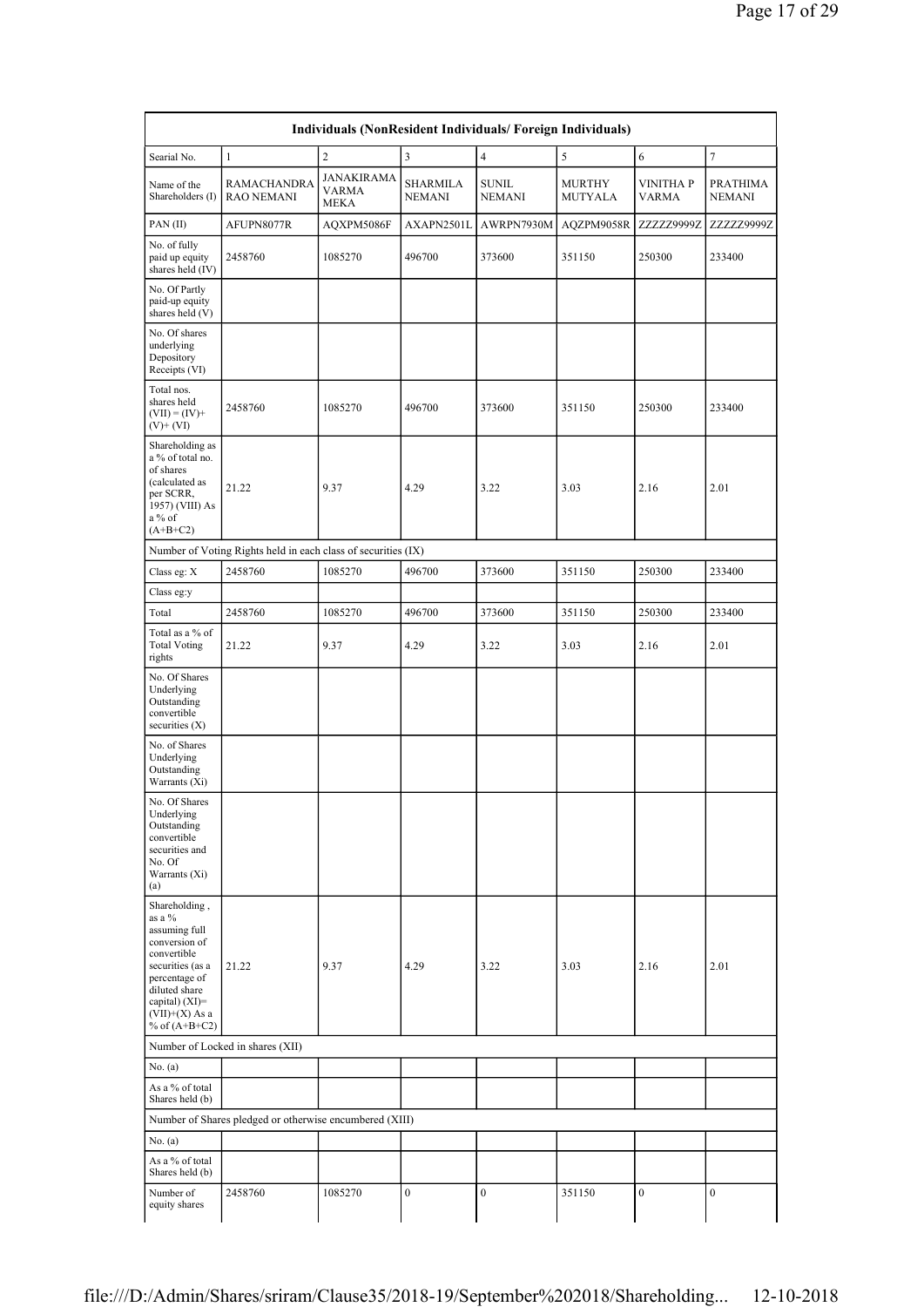| held in<br>dematerialized<br>form $(XIV)$ |          |                |                   |                   |          |                               |                               |
|-------------------------------------------|----------|----------------|-------------------|-------------------|----------|-------------------------------|-------------------------------|
| Reason for not providing PAN              |          |                |                   |                   |          |                               |                               |
| Reason for not<br>providing PAN           |          |                |                   |                   |          | Textual<br>Information<br>(1) | Textual<br>Information<br>(2) |
| Shareholder<br>type                       | Promoter | Promoter Group | Promoter<br>Group | Promoter<br>Group | Promoter | Promoter<br>Group             | Promoter<br>Group             |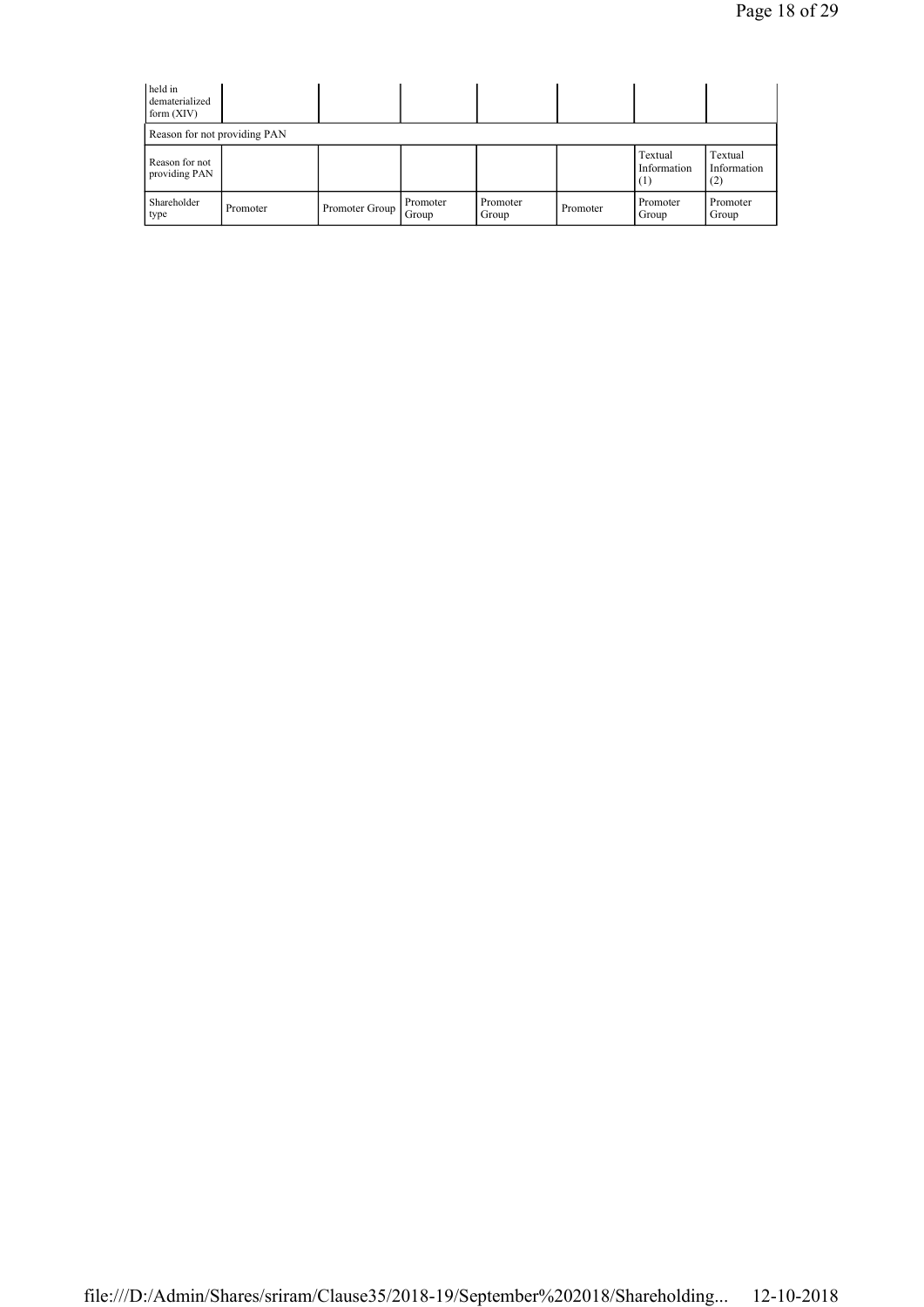| Individuals (NonResident Individuals/ Foreign Individuals)                                                                                                                            |                                                               |                           |                              |                          |
|---------------------------------------------------------------------------------------------------------------------------------------------------------------------------------------|---------------------------------------------------------------|---------------------------|------------------------------|--------------------------|
| Searial No.                                                                                                                                                                           | $\,8\,$                                                       | 9                         | $10\,$                       |                          |
| Name of the<br>Shareholders (I)                                                                                                                                                       | CHANDRALEKHA<br>MEKA                                          | KROTHAPALLI<br>ANJANEYULU | KRISHNA VARMA<br><b>MEKA</b> | Click here to go<br>back |
| PAN(II)                                                                                                                                                                               | ATUPM2351D                                                    | AQRPK0778N                | BWNPM4272L                   | Total                    |
| No. of fully paid<br>up equity shares<br>held (IV)                                                                                                                                    | 60000                                                         | 5022                      | 6270                         | 5320472                  |
| No. Of Partly paid-<br>up equity shares<br>held(V)                                                                                                                                    |                                                               |                           |                              |                          |
| No. Of shares<br>underlying<br>Depository<br>Receipts (VI)                                                                                                                            |                                                               |                           |                              |                          |
| Total nos. shares<br>held $(VII) = (IV) +$<br>$(V)$ + $(VI)$                                                                                                                          | 60000                                                         | 5022                      | 6270                         | 5320472                  |
| Shareholding as a<br>% of total no. of<br>shares (calculated<br>as per SCRR,<br>1957) (VIII) As a<br>% of $(A+B+C2)$                                                                  | 0.52                                                          | 0.04                      | 0.05                         | 45.92                    |
|                                                                                                                                                                                       | Number of Voting Rights held in each class of securities (IX) |                           |                              |                          |
| Class eg: X                                                                                                                                                                           | 60000                                                         | 5022                      | 6270                         | 5320472                  |
| Class eg:y                                                                                                                                                                            |                                                               |                           |                              |                          |
| Total                                                                                                                                                                                 | 60000                                                         | 5022                      | 6270                         | 5320472                  |
| Total as a % of<br><b>Total Voting rights</b>                                                                                                                                         | 0.52                                                          | 0.04                      | 0.05                         | 45.92                    |
| No. Of Shares<br>Underlying<br>Outstanding<br>convertible<br>securities $(X)$                                                                                                         |                                                               |                           |                              |                          |
| No. of Shares<br>Underlying<br>Outstanding<br>Warrants (Xi)                                                                                                                           |                                                               |                           |                              |                          |
| No. Of Shares<br>Underlying<br>Outstanding<br>convertible<br>securities and No.<br>Of Warrants (Xi)<br>$\left( a\right)$                                                              |                                                               |                           |                              |                          |
| Shareholding, as a<br>% assuming full<br>conversion of<br>convertible<br>securities (as a<br>percentage of<br>diluted share<br>capital) (XI)= (VII)<br>$+(X)$ As a % of<br>$(A+B+C2)$ | 0.52                                                          | 0.04                      | 0.05                         | 45.92                    |
| Number of Locked in shares (XII)                                                                                                                                                      |                                                               |                           |                              |                          |
| No. (a)                                                                                                                                                                               |                                                               |                           |                              |                          |
| As a % of total<br>Shares held (b)                                                                                                                                                    |                                                               |                           |                              |                          |
|                                                                                                                                                                                       | Number of Shares pledged or otherwise encumbered (XIII)       |                           |                              |                          |
| No. (a)                                                                                                                                                                               |                                                               |                           |                              |                          |
| As a % of total<br>Shares held (b)                                                                                                                                                    |                                                               |                           |                              |                          |
| Number of equity<br>shares held in<br>dematerialized<br>form (XIV)                                                                                                                    | 60000                                                         | 5022                      | $\boldsymbol{0}$             | 3960202                  |
| Reason for not providing PAN                                                                                                                                                          |                                                               |                           |                              |                          |
| Reason for not<br>providing PAN                                                                                                                                                       |                                                               |                           |                              |                          |
|                                                                                                                                                                                       |                                                               |                           |                              |                          |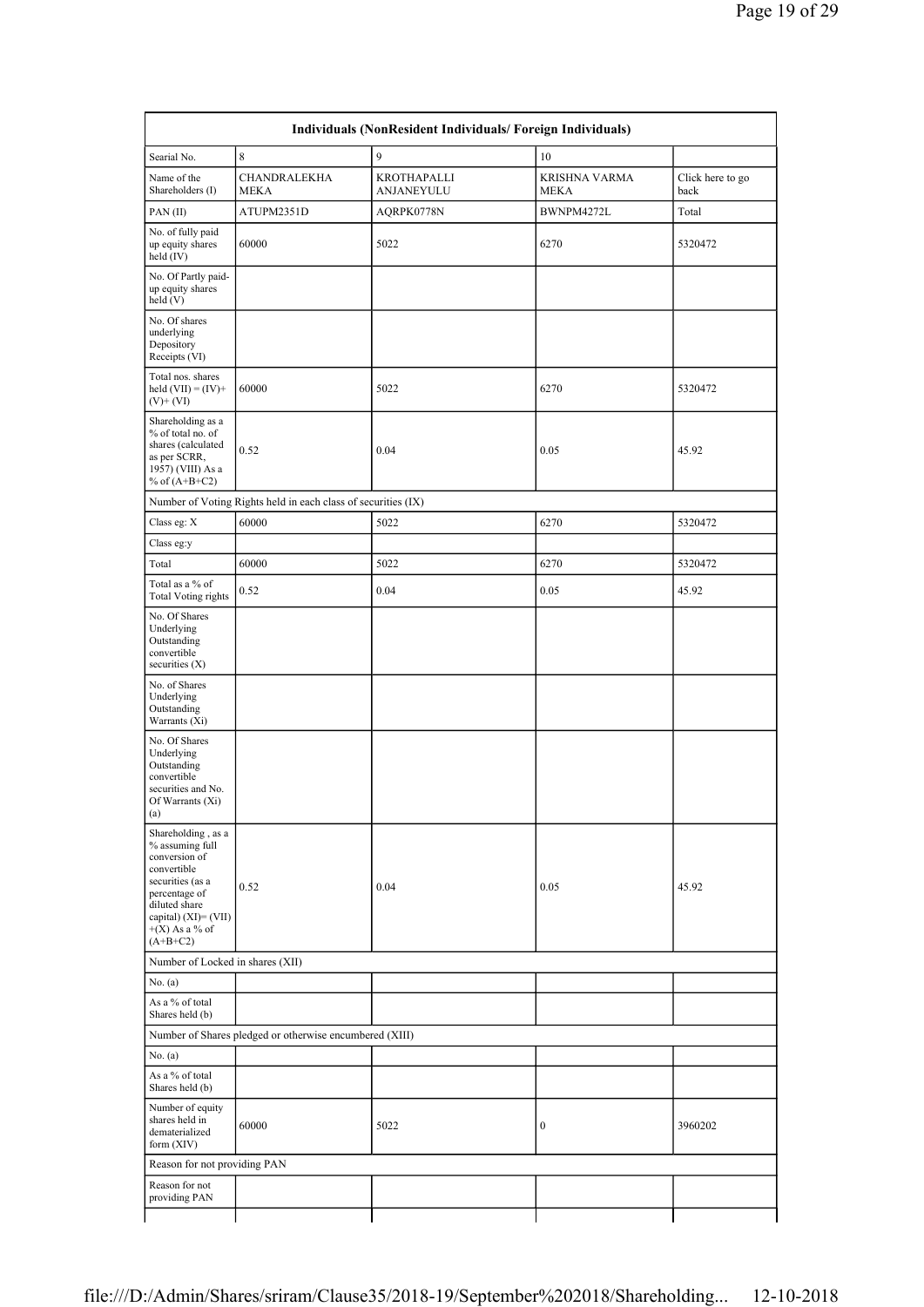| iroun<br>ונזו<br>,,,<br>- 1 | Shar |  |  |  |  |
|-----------------------------|------|--|--|--|--|
|-----------------------------|------|--|--|--|--|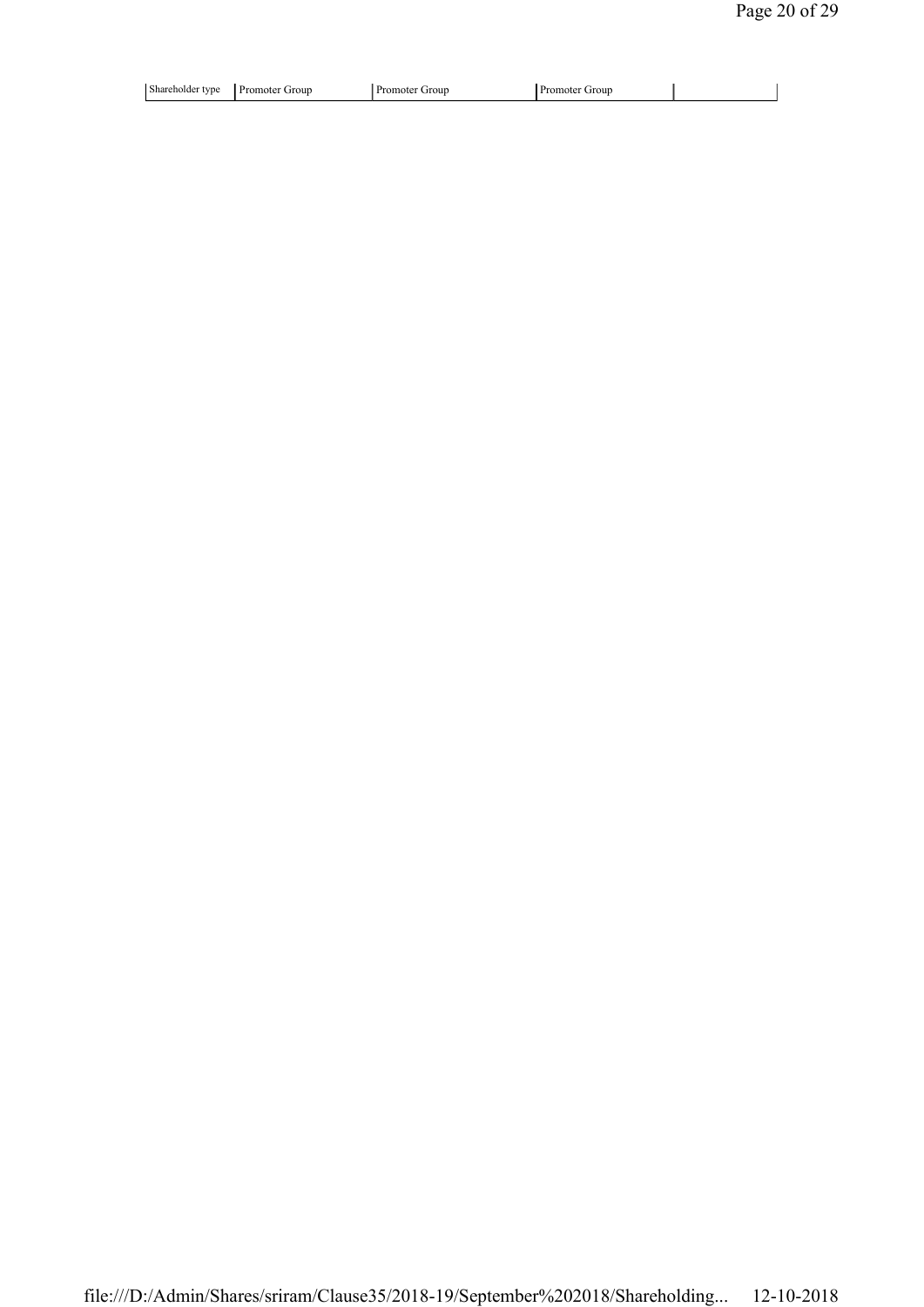| <b>Text Block</b>      |                                                                                                                                                                                                                           |  |  |
|------------------------|---------------------------------------------------------------------------------------------------------------------------------------------------------------------------------------------------------------------------|--|--|
| Textual Information(1) | Person belongs to the promoter group and defined as promoter group in the public issue. They are not in<br>touch with company and not part of the day to day management. They are not shared their PAN no with<br>company |  |  |
| Textual Information(2) | Promoter Group person is NRI applied for PAN but it is rejected, now again they are in process of re-<br>applying for PAN No.                                                                                             |  |  |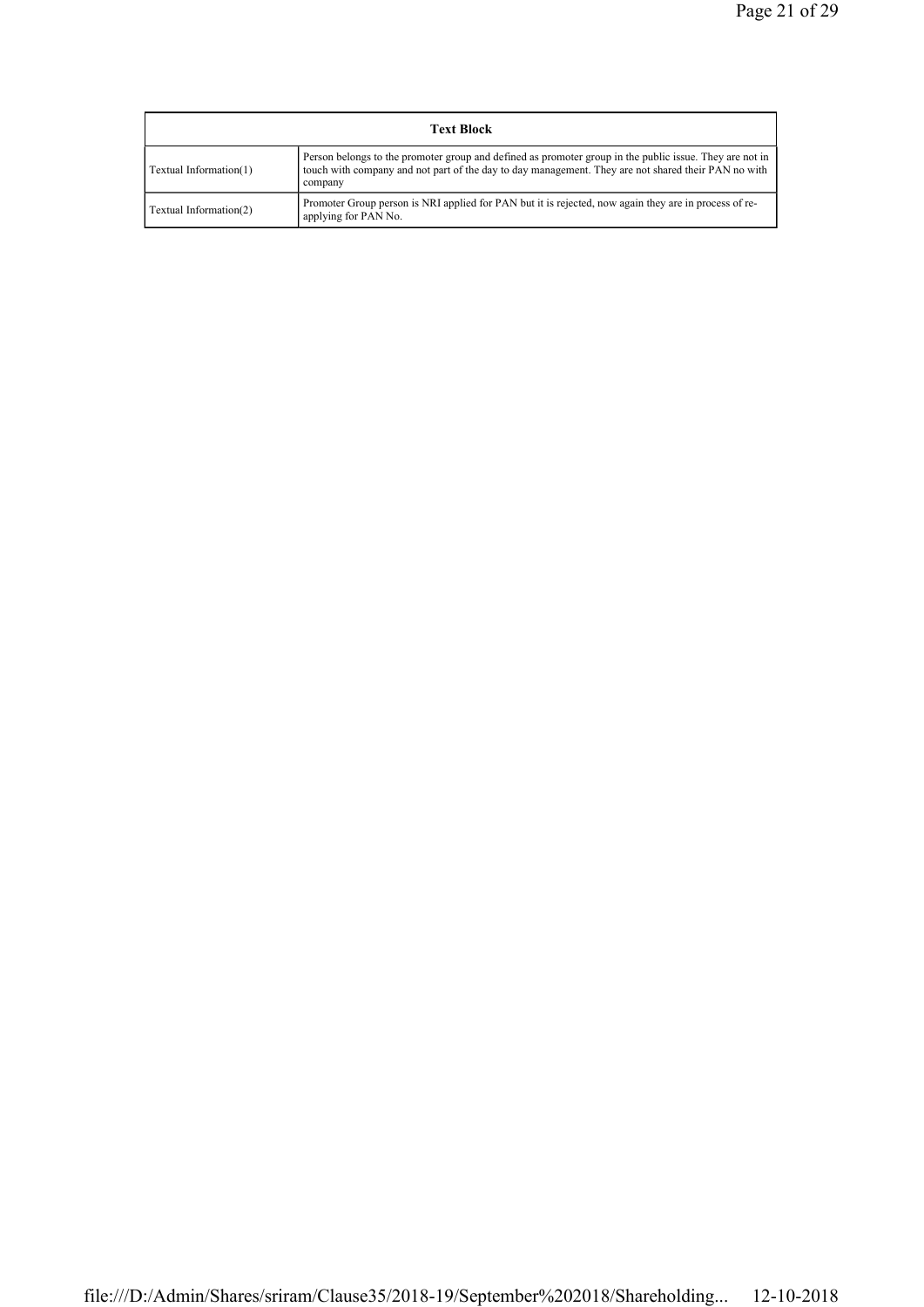|                                                                                                                                                                                          |                                                               | Any Other (specify)                                 |                          |
|------------------------------------------------------------------------------------------------------------------------------------------------------------------------------------------|---------------------------------------------------------------|-----------------------------------------------------|--------------------------|
| Searial No.                                                                                                                                                                              | $\mathbf{1}$                                                  | 2                                                   |                          |
| Category                                                                                                                                                                                 | Trust                                                         | $\operatorname{Trust}$                              |                          |
| Name of the<br>Shareholders (I)                                                                                                                                                          | RAM NEMANI DEF. BEN. PENSION PLAN<br><b>TRUST</b>             | VARMA J MEKA DEF. BEN. PENSION PLAN<br><b>TRUST</b> | Click here to go<br>back |
| PAN(II)                                                                                                                                                                                  | ZZZZZ9999Z                                                    | ZZZZZ9999Z                                          | Total                    |
| No. of the<br>Shareholders (I)                                                                                                                                                           | $\mathbf{1}$                                                  | $\mathbf{1}$                                        | $\overline{c}$           |
| No. of fully paid<br>up equity shares<br>held (IV)                                                                                                                                       | 1087600                                                       | 203300                                              | 1290900                  |
| No. Of Partly paid-<br>up equity shares<br>held(V)                                                                                                                                       |                                                               |                                                     |                          |
| No. Of shares<br>underlying<br>Depository<br>Receipts (VI)                                                                                                                               |                                                               |                                                     |                          |
| Total nos. shares<br>held $(VII) = (IV) +$<br>$(V)$ + $(VI)$                                                                                                                             | 1087600                                                       | 203300                                              | 1290900                  |
| Shareholding as a<br>% of total no. of<br>shares (calculated<br>as per SCRR,<br>1957) (VIII) As a<br>% of $(A+B+C2)$                                                                     | 9.39                                                          | 1.75                                                | 11.14                    |
|                                                                                                                                                                                          | Number of Voting Rights held in each class of securities (IX) |                                                     |                          |
| Class eg: X                                                                                                                                                                              | 1087600                                                       | 203300                                              | 1290900                  |
| Class eg:y                                                                                                                                                                               |                                                               |                                                     |                          |
| Total                                                                                                                                                                                    | 1087600                                                       | 203300                                              | 1290900                  |
| Total as a $\%$ of<br><b>Total Voting rights</b>                                                                                                                                         | 9.39                                                          | 1.75                                                | 11.14                    |
| No. Of Shares<br>Underlying<br>Outstanding<br>convertible<br>securities (X)                                                                                                              |                                                               |                                                     |                          |
| No. of Shares<br>Underlying<br>Outstanding<br>Warrants (Xi)                                                                                                                              |                                                               |                                                     |                          |
| No. Of Shares<br>Underlying<br>Outstanding<br>convertible<br>securities and No.<br>Of Warrants (Xi)<br>(a)                                                                               |                                                               |                                                     |                          |
| Shareholding, as a<br>% assuming full<br>conversion of<br>convertible<br>securities (as a<br>percentage of<br>diluted share<br>capital) $(XI) = (VII)$<br>$+(X)$ As a % of<br>$(A+B+C2)$ | 9.39                                                          | 1.75                                                | 11.14                    |
| Number of Locked in shares (XII)                                                                                                                                                         |                                                               |                                                     |                          |
| No. (a)                                                                                                                                                                                  |                                                               |                                                     |                          |
| As a % of total<br>Shares held (b)                                                                                                                                                       |                                                               |                                                     | $\bf{0}$                 |
|                                                                                                                                                                                          | Number of Shares pledged or otherwise encumbered (XIII)       |                                                     |                          |
| No. (a)                                                                                                                                                                                  |                                                               |                                                     |                          |
| As a % of total<br>Shares held (b)                                                                                                                                                       |                                                               |                                                     | $\mathbf{0}$             |
| Number of equity                                                                                                                                                                         | $\boldsymbol{0}$                                              | $\boldsymbol{0}$                                    | $\boldsymbol{0}$         |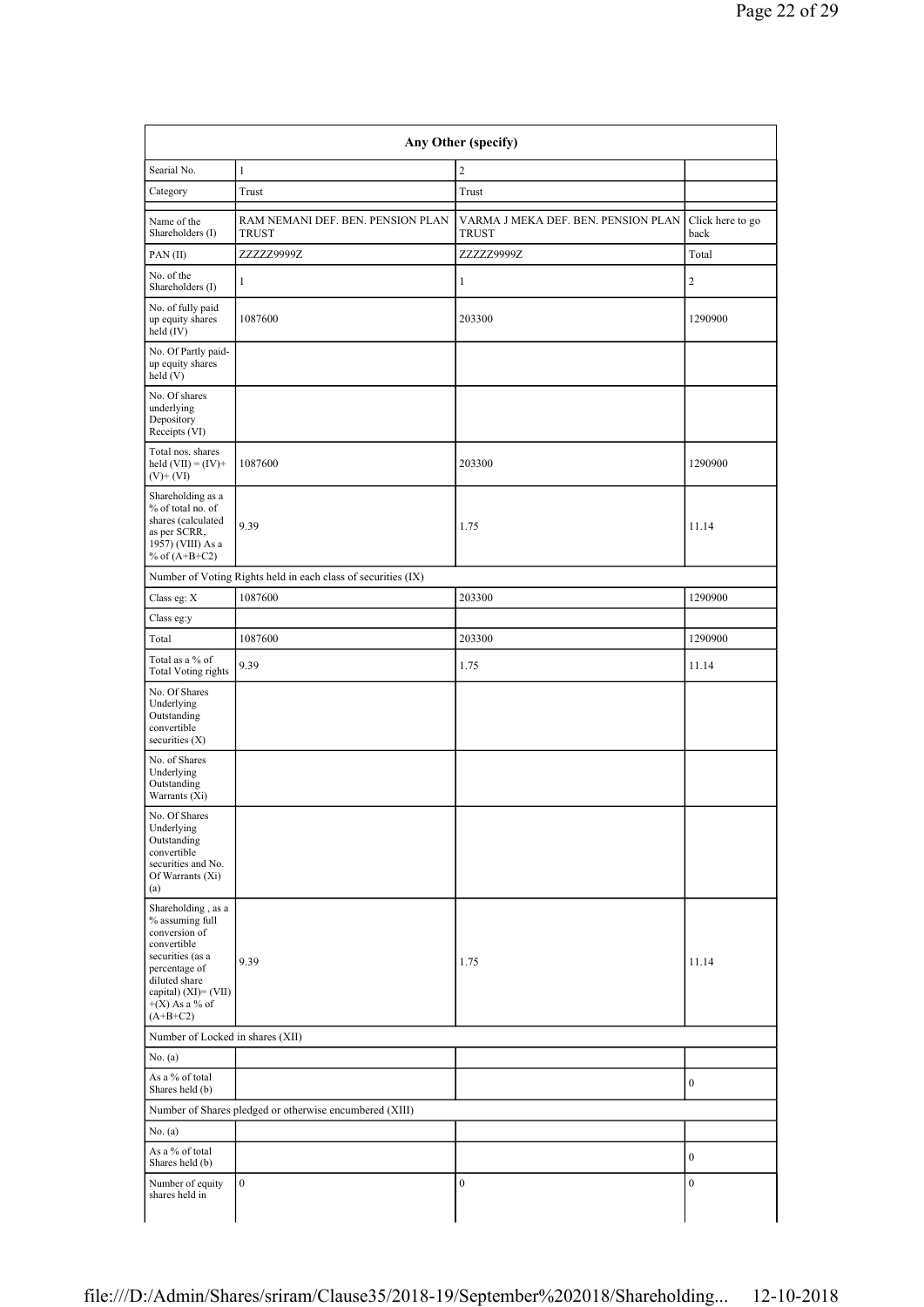| dematerialized<br>form (XIV)    |                        |                        |  |
|---------------------------------|------------------------|------------------------|--|
| Reason for not providing PAN    |                        |                        |  |
| Reason for not<br>providing PAN | Textual Information(1) | Textual Information(2) |  |
| Shareholder type                | Promoter Group         | Promoter Group         |  |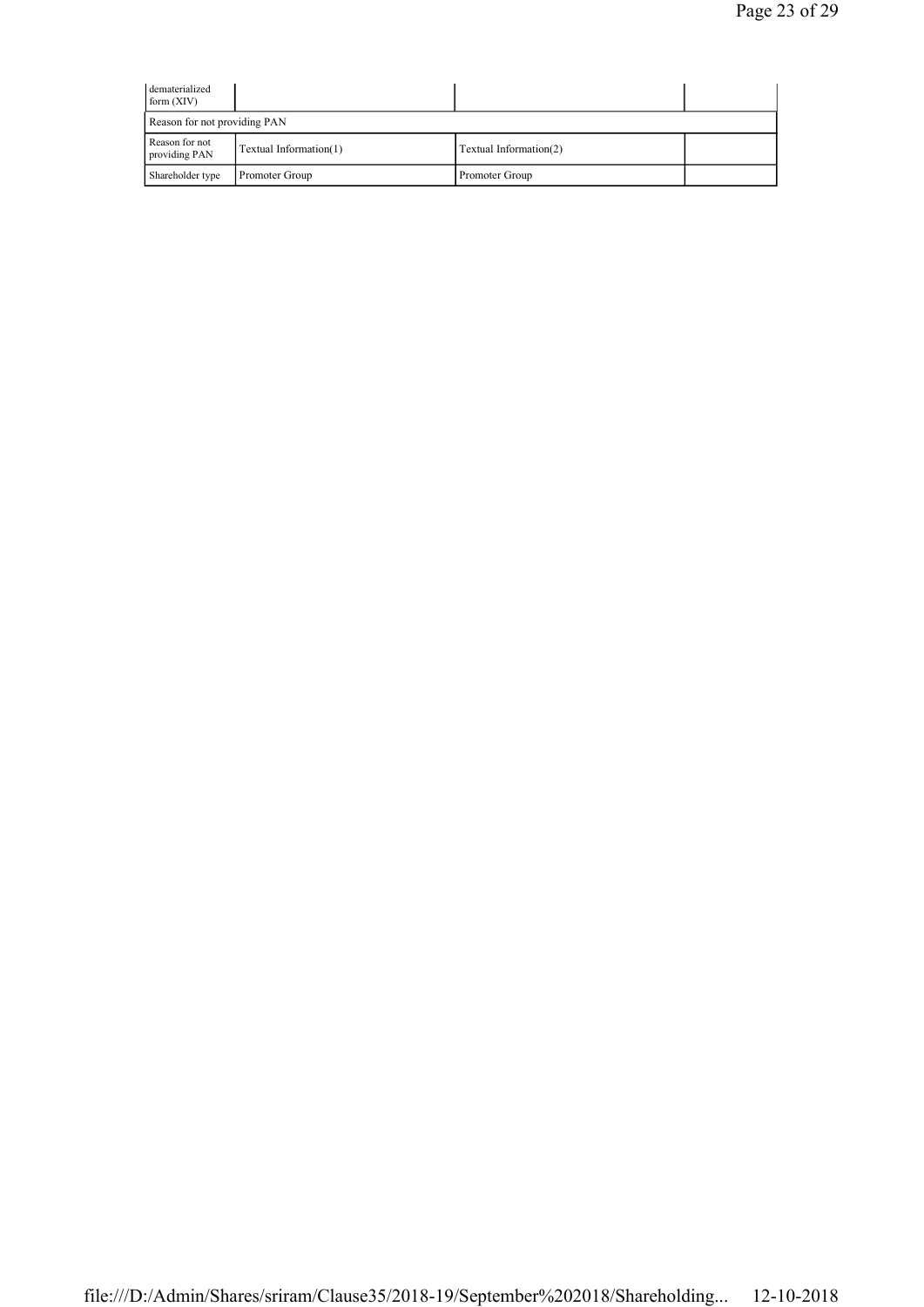| <b>Text Block</b>      |                                                                                                                                                                                       |  |  |  |
|------------------------|---------------------------------------------------------------------------------------------------------------------------------------------------------------------------------------|--|--|--|
| Textual Information(1) | This is shown in promoter group and it is Foriegn Body trust. They are not able to obtain the PAN card<br>as it is foriegn body trust. Still they are in process of obtaining the PAN |  |  |  |
| Textual Information(2) | This is shown in promoter group and it is Foriegn Body trust. They are not able to obtain the PAN card<br>as it is foriegn body trust. Still they are in process of obtaining the PAN |  |  |  |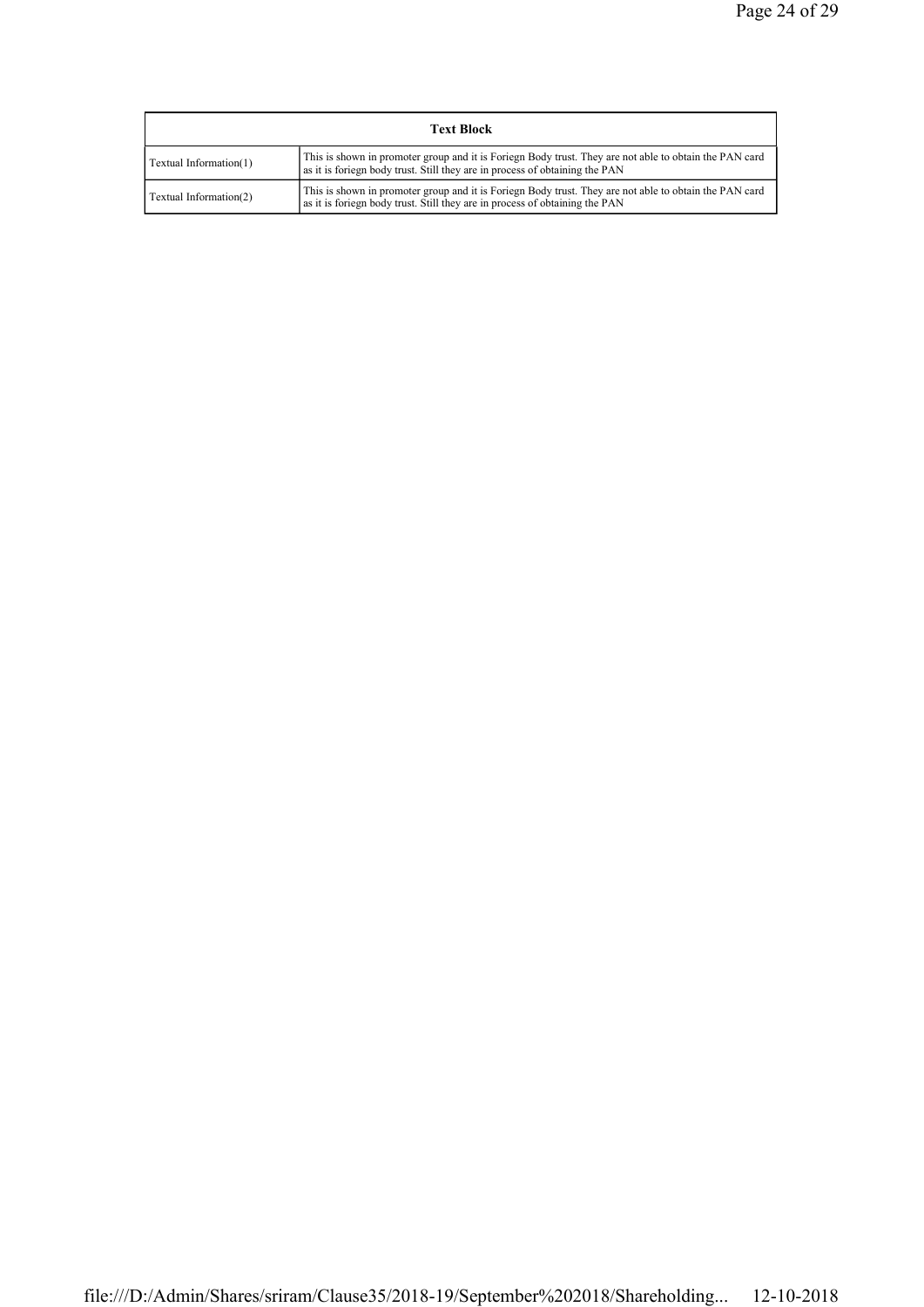| Individuals - ii. Individual shareholders holding nominal share capital in excess of Rs. 2 lakhs.                                                                                        |                                                               |                          |                        |                       |  |
|------------------------------------------------------------------------------------------------------------------------------------------------------------------------------------------|---------------------------------------------------------------|--------------------------|------------------------|-----------------------|--|
| Searial No.                                                                                                                                                                              | $\mathbf{1}$                                                  | $\overline{2}$           | $\mathfrak z$          |                       |  |
| Name of the<br>Shareholders (I)                                                                                                                                                          | ADISHESHA B REDDY                                             | PENMETSA SATYAVATI VARMA | <b>MARNI RAMA DEVI</b> | Click here to go back |  |
| PAN(II)                                                                                                                                                                                  | ALLPR1796C                                                    | ZZZZZ9999Z               | ZZZZZ9999Z             | Total                 |  |
| No. of fully paid<br>up equity shares<br>held (IV)                                                                                                                                       | 197000                                                        | 662400                   | 234700                 | 1094100               |  |
| No. Of Partly paid-<br>up equity shares<br>held(V)                                                                                                                                       |                                                               |                          |                        |                       |  |
| No. Of shares<br>underlying<br>Depository<br>Receipts (VI)                                                                                                                               |                                                               |                          |                        |                       |  |
| Total nos. shares<br>held $(VII) = (IV) +$<br>$(V)$ + $(VI)$                                                                                                                             | 197000                                                        | 662400                   | 234700                 | 1094100               |  |
| Shareholding as a<br>% of total no. of<br>shares (calculated<br>as per SCRR,<br>1957) (VIII) As a<br>% of $(A+B+C2)$                                                                     | 1.7                                                           | 5.72                     | 2.03                   | 9.44                  |  |
|                                                                                                                                                                                          | Number of Voting Rights held in each class of securities (IX) |                          |                        |                       |  |
| Class eg: X                                                                                                                                                                              | 197000                                                        | 662400                   | 234700                 | 1094100               |  |
| Class eg:y                                                                                                                                                                               |                                                               |                          |                        |                       |  |
| Total                                                                                                                                                                                    | 197000                                                        | 662400                   | 234700                 | 1094100               |  |
| Total as a % of<br><b>Total Voting rights</b>                                                                                                                                            | 1.7                                                           | 5.72                     | 2.03                   | 9.44                  |  |
| No. Of Shares<br>Underlying<br>Outstanding<br>convertible<br>securities $(X)$                                                                                                            |                                                               |                          |                        |                       |  |
| No. of Shares<br>Underlying<br>Outstanding<br>Warrants (Xi)                                                                                                                              |                                                               |                          |                        |                       |  |
| No. Of Shares<br>Underlying<br>Outstanding<br>convertible<br>securities and No.<br>Of Warrants (Xi)<br>(a)                                                                               |                                                               |                          |                        |                       |  |
| Shareholding, as a<br>% assuming full<br>conversion of<br>convertible<br>securities (as a<br>percentage of<br>diluted share<br>capital) $(XI) = (VII)$<br>$+(X)$ As a % of<br>$(A+B+C2)$ | 1.7                                                           | 5.72                     | 2.03                   | 9.44                  |  |
| Number of Locked in shares (XII)                                                                                                                                                         |                                                               |                          |                        |                       |  |
| No. (a)                                                                                                                                                                                  |                                                               |                          |                        |                       |  |
| As a % of total<br>Shares held (b)                                                                                                                                                       |                                                               |                          |                        |                       |  |
| Number of equity<br>shares held in<br>dematerialized<br>form (XIV)                                                                                                                       | 196800                                                        | 662400                   | $\boldsymbol{0}$       | 859200                |  |
| Reason for not providing PAN                                                                                                                                                             |                                                               |                          |                        |                       |  |
| Reason for not<br>providing PAN                                                                                                                                                          |                                                               | Textual Information(1)   | Textual Information(2) |                       |  |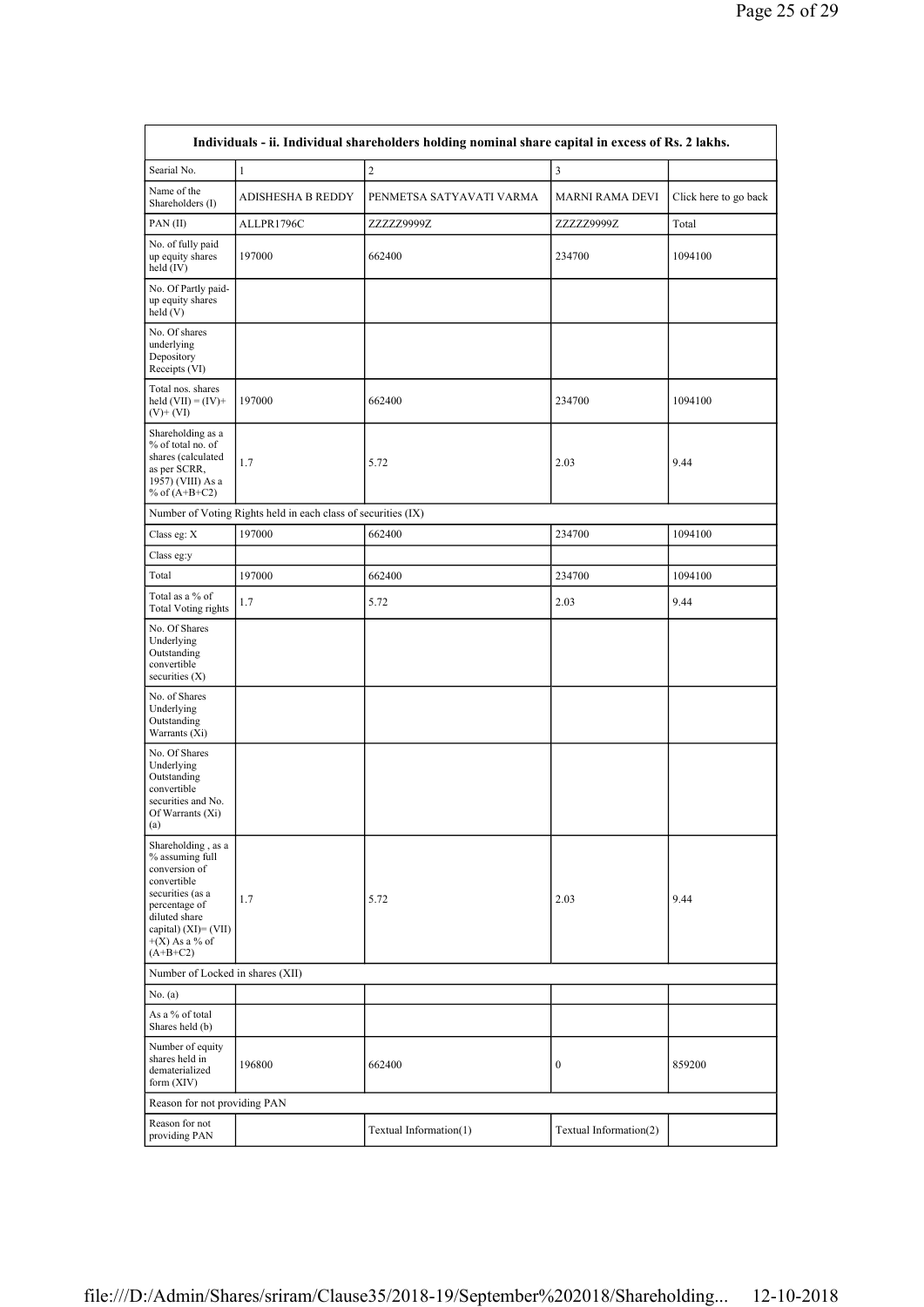| <b>Text Block</b>      |                              |  |
|------------------------|------------------------------|--|
| Textual Information(1) | Not updated with depository  |  |
| Textual Information(2) | Not submitted to the company |  |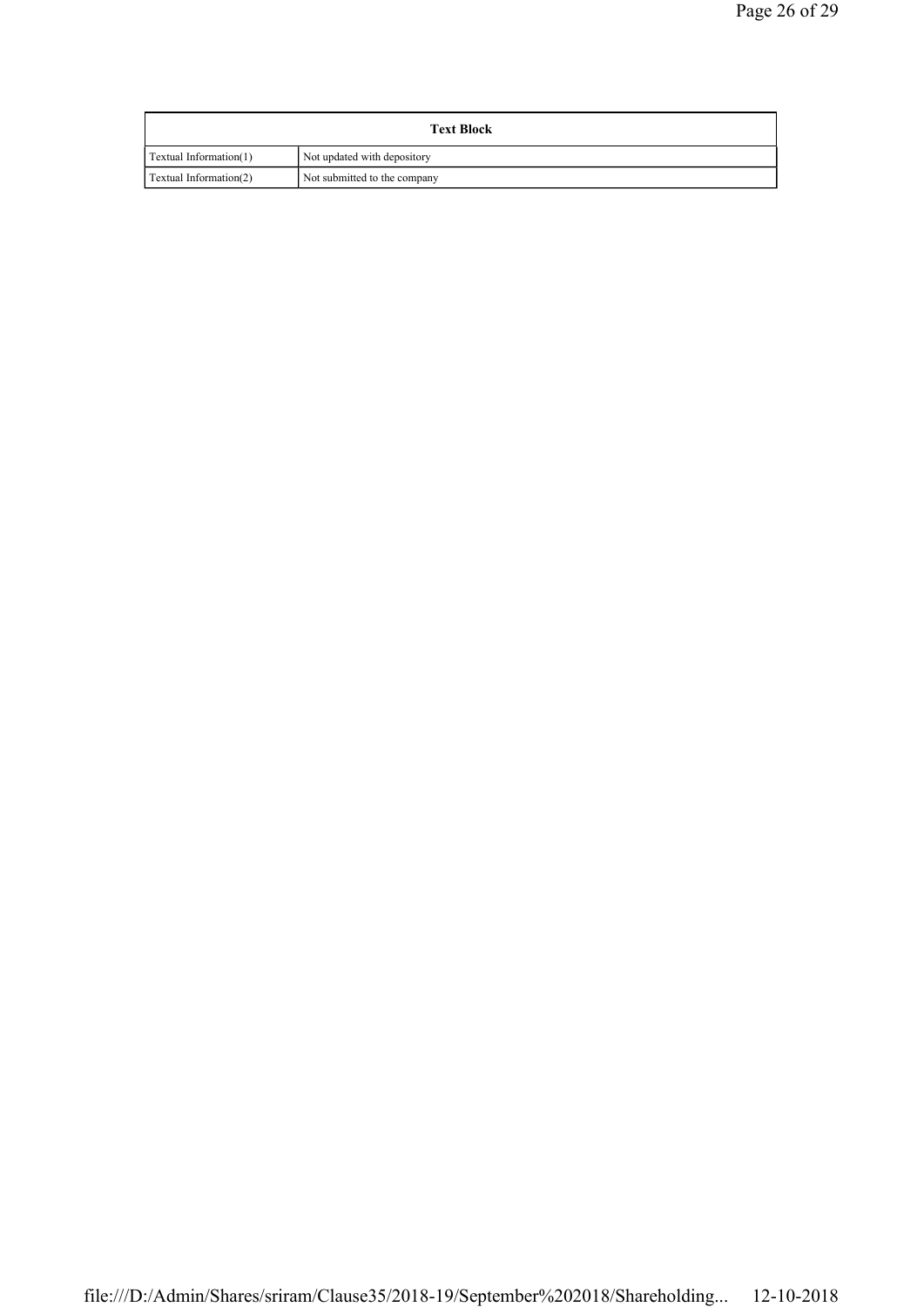| <b>Employee Trusts</b>                                                                                                                                                                   |                                                               |                       |  |  |
|------------------------------------------------------------------------------------------------------------------------------------------------------------------------------------------|---------------------------------------------------------------|-----------------------|--|--|
| Searial No.                                                                                                                                                                              | $\mathbf{1}$                                                  |                       |  |  |
| Name of the<br>Shareholders (I)                                                                                                                                                          | <b>B2B ESOP TRUST</b>                                         | Click here to go back |  |  |
| PAN(II)                                                                                                                                                                                  | AADTB3320K                                                    | Total                 |  |  |
| No. of fully paid<br>up equity shares<br>held (IV)                                                                                                                                       | 600000                                                        | 600000                |  |  |
| No. Of Partly paid-<br>up equity shares<br>held(V)                                                                                                                                       |                                                               |                       |  |  |
| No. Of shares<br>underlying<br>Depository<br>Receipts (VI)                                                                                                                               |                                                               |                       |  |  |
| Total nos. shares<br>held $(VII) = (IV) +$<br>$(V)$ + $(VI)$                                                                                                                             | 600000                                                        | 600000                |  |  |
| Shareholding as a<br>% of total no. of<br>shares (calculated<br>as per SCRR,<br>1957) (VIII) As a<br>% of $(A+B+C2)$                                                                     | 5.18                                                          | 5.18                  |  |  |
|                                                                                                                                                                                          | Number of Voting Rights held in each class of securities (IX) |                       |  |  |
| Class eg: $\mathbf X$                                                                                                                                                                    | 600000                                                        | 600000                |  |  |
| Class eg:y                                                                                                                                                                               |                                                               |                       |  |  |
| Total                                                                                                                                                                                    | 600000                                                        | 600000                |  |  |
| Total as a % of<br>Total Voting rights                                                                                                                                                   | 5.18                                                          | 5.18                  |  |  |
| No. Of Shares<br>Underlying<br>Outstanding<br>convertible<br>securities $(X)$                                                                                                            |                                                               |                       |  |  |
| No. of Shares<br>Underlying<br>Outstanding<br>Warrants (Xi)                                                                                                                              |                                                               |                       |  |  |
| No. Of Shares<br>Underlying<br>Outstanding<br>convertible<br>securities and No.<br>Of Warrants (Xi)<br>(a)                                                                               |                                                               |                       |  |  |
| Shareholding, as a<br>% assuming full<br>conversion of<br>convertible<br>securities (as a<br>percentage of<br>diluted share<br>capital) $(XI) = (VII)$<br>$+(X)$ As a % of<br>$(A+B+C2)$ | 5.18                                                          | 5.18                  |  |  |
| Number of Locked in shares (XII)                                                                                                                                                         |                                                               |                       |  |  |
| No. (a)                                                                                                                                                                                  |                                                               |                       |  |  |
| As a % of total<br>Shares held (b)                                                                                                                                                       |                                                               |                       |  |  |
| Number of equity<br>shares held in<br>dematerialized<br>form (XIV)                                                                                                                       | $\boldsymbol{0}$                                              | $\boldsymbol{0}$      |  |  |
| Reason for not providing PAN                                                                                                                                                             |                                                               |                       |  |  |
| Reason for not<br>providing PAN                                                                                                                                                          |                                                               |                       |  |  |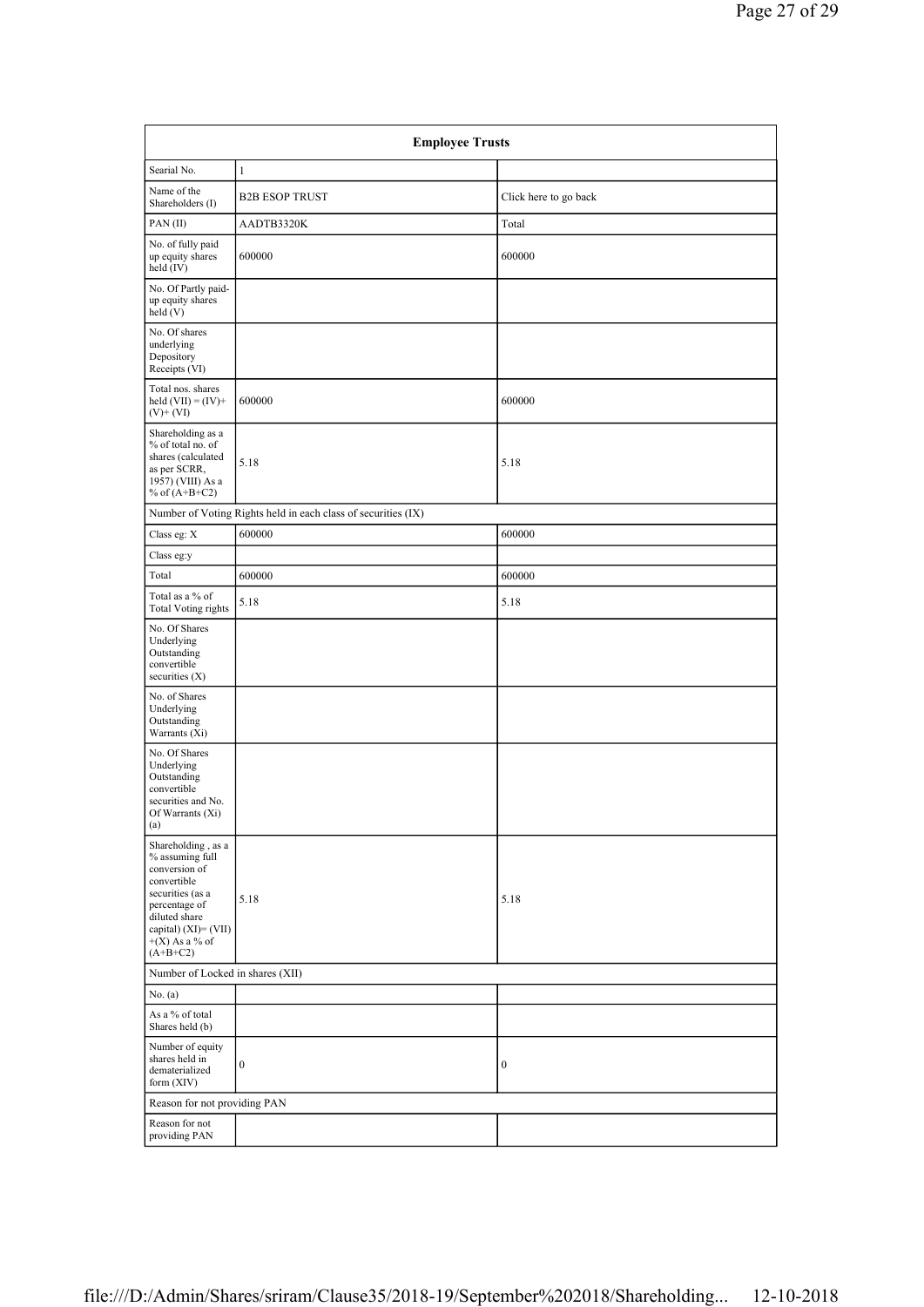| Any Other (specify)                                                                                                                                                                      |                                                               |                       |  |  |  |
|------------------------------------------------------------------------------------------------------------------------------------------------------------------------------------------|---------------------------------------------------------------|-----------------------|--|--|--|
| Searial No.                                                                                                                                                                              | $\mathbf{1}$                                                  |                       |  |  |  |
| Category                                                                                                                                                                                 | <b>Bodies Corporate</b>                                       |                       |  |  |  |
| Category / More<br>than 1 percentage                                                                                                                                                     | Category                                                      |                       |  |  |  |
| Name of the<br>Shareholders (I)                                                                                                                                                          |                                                               | Click here to go back |  |  |  |
| PAN(II)                                                                                                                                                                                  |                                                               | Total                 |  |  |  |
| No. of the<br>Shareholders (I)                                                                                                                                                           | 32                                                            | 32                    |  |  |  |
| No. of fully paid<br>up equity shares<br>held (IV)                                                                                                                                       | 42944                                                         | 42944                 |  |  |  |
| No. Of Partly paid-<br>up equity shares<br>held(V)                                                                                                                                       |                                                               |                       |  |  |  |
| No. Of shares<br>underlying<br>Depository<br>Receipts (VI)                                                                                                                               |                                                               |                       |  |  |  |
| Total nos. shares<br>held $(VII) = (IV) +$<br>$(V)$ + $(VI)$                                                                                                                             | 42944                                                         | 42944                 |  |  |  |
| Shareholding as a<br>% of total no. of<br>shares (calculated<br>as per SCRR,<br>1957) (VIII) As a<br>% of $(A+B+C2)$                                                                     | 0.37                                                          | 0.37                  |  |  |  |
|                                                                                                                                                                                          | Number of Voting Rights held in each class of securities (IX) |                       |  |  |  |
| Class eg: $\mathbf X$                                                                                                                                                                    | 42944                                                         | 42944                 |  |  |  |
| Class eg:y                                                                                                                                                                               |                                                               |                       |  |  |  |
| Total                                                                                                                                                                                    | 42944                                                         | 42944                 |  |  |  |
| Total as a % of<br>Total Voting rights                                                                                                                                                   | 0.37                                                          | 0.37                  |  |  |  |
| No. Of Shares<br>Underlying<br>Outstanding<br>convertible<br>securities $(X)$                                                                                                            |                                                               |                       |  |  |  |
| No. of Shares<br>Underlying<br>Outstanding<br>Warrants (Xi)                                                                                                                              |                                                               |                       |  |  |  |
| No. Of Shares<br>Underlying<br>Outstanding<br>convertible<br>securities and No.<br>Of Warrants (Xi)<br>(a)                                                                               |                                                               |                       |  |  |  |
| Shareholding, as a<br>% assuming full<br>conversion of<br>convertible<br>securities (as a<br>percentage of<br>diluted share<br>capital) $(XI) = (VII)$<br>$+(X)$ As a % of<br>$(A+B+C2)$ | 0.37                                                          | 0.37                  |  |  |  |
| Number of Locked in shares (XII)                                                                                                                                                         |                                                               |                       |  |  |  |
| No. (a)                                                                                                                                                                                  |                                                               |                       |  |  |  |
| As a % of total<br>Shares held (b)                                                                                                                                                       |                                                               |                       |  |  |  |
| Number of equity<br>shares held in<br>dematerialized<br>form (XIV)                                                                                                                       | 41944                                                         | 41944                 |  |  |  |
| Reason for not providing PAN                                                                                                                                                             |                                                               |                       |  |  |  |
| Reason for not<br>providing PAN                                                                                                                                                          |                                                               |                       |  |  |  |